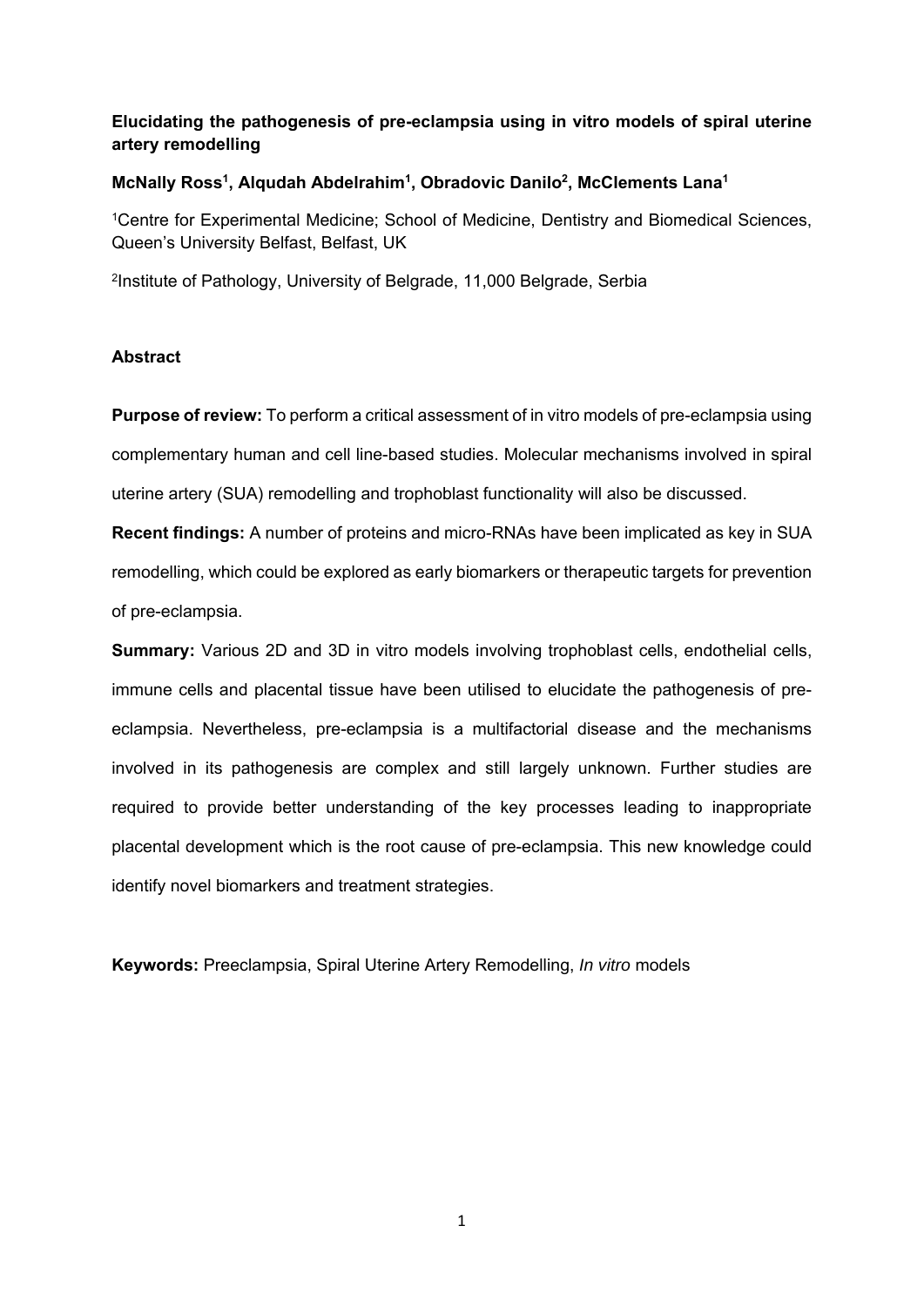#### **Introduction**

Pre-eclampsia occurs in pregnancy and it is characterised by new onset of hypertension with proteinuria or other organ dysfunction after 20 weeks' gestation (1). Pre-eclampsia is the leading cause of maternal and foetal morbidity and mortality worldwide (2). Pre-eclampsia occurs in 4-6% of pregnancies (3,4). Certain pre-existing conditions such as type 1 and type 2 diabetes mellitus (DM) can increase the risk of pre-eclampsia up to four-fold (5).

Pre-eclampsia does not only have short-term risks, but long-term can lead to cardiovascular disease and/or Type 2 DM in both mothers and their offspring. Currently there are no reliable and early predicative biomarkers, preventative measures, or treatment strategies, other than delivery. The mechanistic data related to the development of pre-eclampsia is lacking, and, as a result, the pathogenesis of pre-eclampsia is poorly understood. Some of the processes which appear to be involved in the development of pre-eclampsia include inappropriate remodelling of spiral uterine artery (SUA) likely caused by inadequate function of trophoblast cells (6). Inadequate remodelling of SUA leads to restricted supply of oxygen and nutrients to placenta and, therefore, placental hypoxia (4).

### **Spiral uterine artery remodelling by trophoblast cells: physiological processes**

In the early stages of embryogenesis (five days after fertilization), the mammalian blastula is referred to as a blastocyst, a hollow bundle of cells that has undergone minor cell differentiation. The outermost layer of the blastocyst is called the trophectoderm, which comprises of trophoblast cells. The blastocyst, following various morphogenetic events, undergoes implantation in the decidua, a membrane lining the uterus. Subsequently, trophoblast cells from the blastocyst start to migrate towards the SUA and remodelling process begins (7). Chorionic villi sprouting from the blastocyst are involved in invading the endometrium of the mother. This placental villous growth occurs under hypoxic conditions, aiding the proliferation of certain trophoblast cell types (8,9). The established oxygen gradient during placental development determines the action of the trophoblast cells, whether they migrate or proliferate (10); this is because a change from low to high placental oxygen causes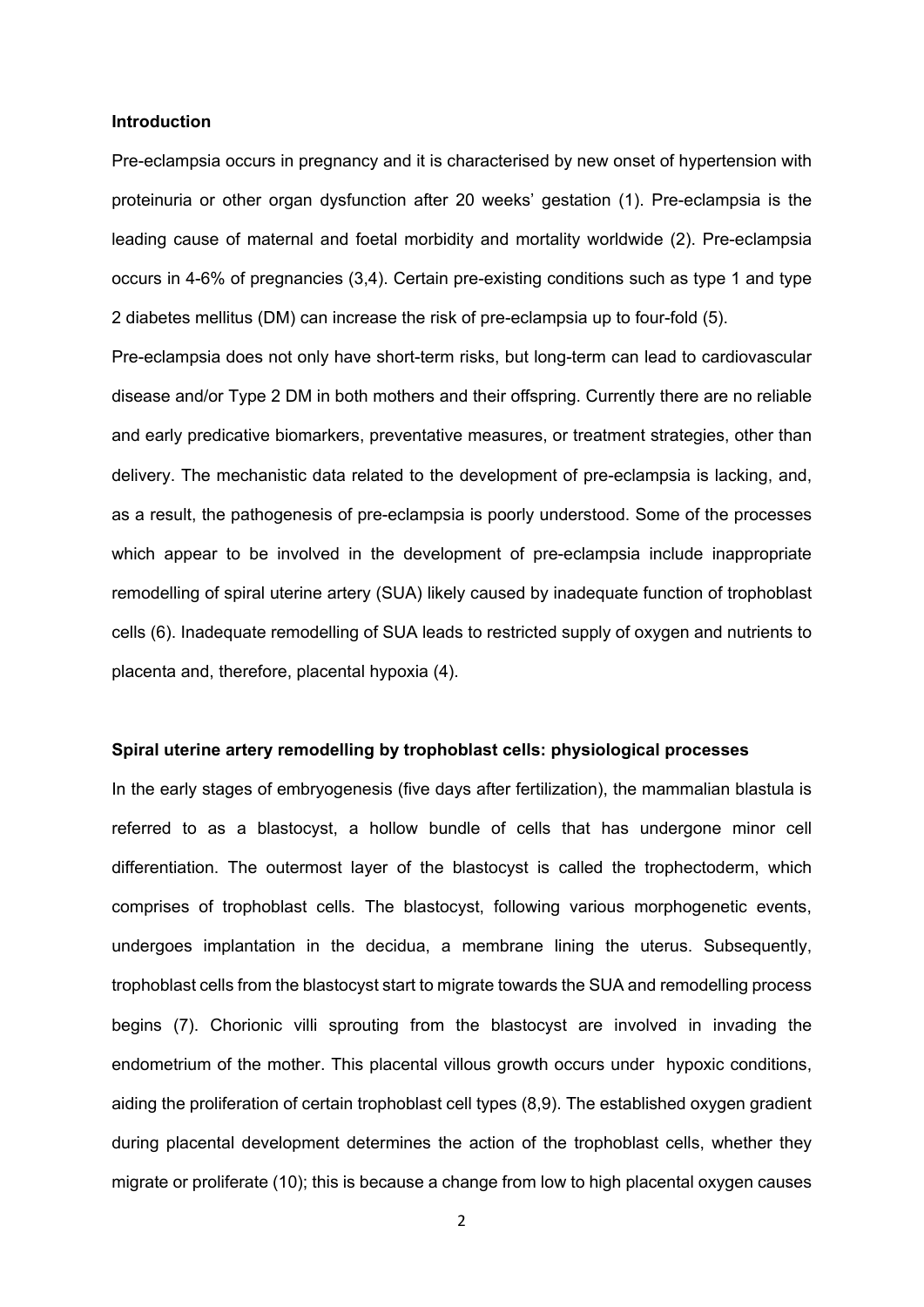trophoblasts to develop an invasive nature, instead of proliferating (11). Once dilation of SUA occurs by invasive trophoblasts, the change is irreversible, ensuring a constant blood flow to the developing foetus (12). However, placental hypoxia beyond the first trimester is associated with pregnancy pathologies such as pre-eclampsia (13).

The multifaceted progression of blastocyst implantation into the decidua is governed by an array of timed mechanisms and a variety of key molecules. Human chorionic gonadotrophin (hCG) is highly expressed by the blastocyst prior to implantation (14), and hyperglycosylated hCG (hCG-H) is continually produced by the syncytiotrophoblasts subsequent to implantation (15) which, then, leads to invasion of trophoblasts (16). Cytotrophoblasts are constantly undergoing differentiation into syncytiotrophoblasts in the floating villus to enable expansion. However these cells also give rise to the extravillous trophoblast cells (EVTs). In relation to the villous stroma, proximal cytotrophoblast cells are differentiating, whereas distal cytotrophoblast cells are deemed column cytotrophoblasts that no longer proliferate. Hypoxic conditions have been shown to prevent the differentiation of cytotrophoblasts *in vitro* (8). The differentiated syncytiotrophoblasts, which form a continuous and multinucleated syncytium, line the outer layer of the villi, whereas the undifferentiated cytotrophoblasts form the inner layer and give rise to a variety of different trophoblast cells, such as syncytiotrophoblasts (11) or column cytotrophoblasts (17).

Syncytiotrophoblasts are in direct contact with maternal blood and thus provide the biochemical barrier between the mother and developing foetus. Within the anchoring villous tips, cytotrophoblasts differentiate into EVTs, which emerge from the cell column and migrate through the maternal decidua with the intention of remodelling the SUA (18,19). Endovascular trophoblasts, as their name suggests, enter through the distal lumen of the SUA, whereas interstitial trophoblasts enter via the decidua (20) where they begin the process of remodelling (Figure 1). Arrival of endovascular trophoblasts leads to the removal of maternal endothelial cells (21). Invasion of the SUA results in the loss of endothelial lining and elastic tissue. The increase in width of these vessels is partly due to the loss of elasticity, which, in turn, provides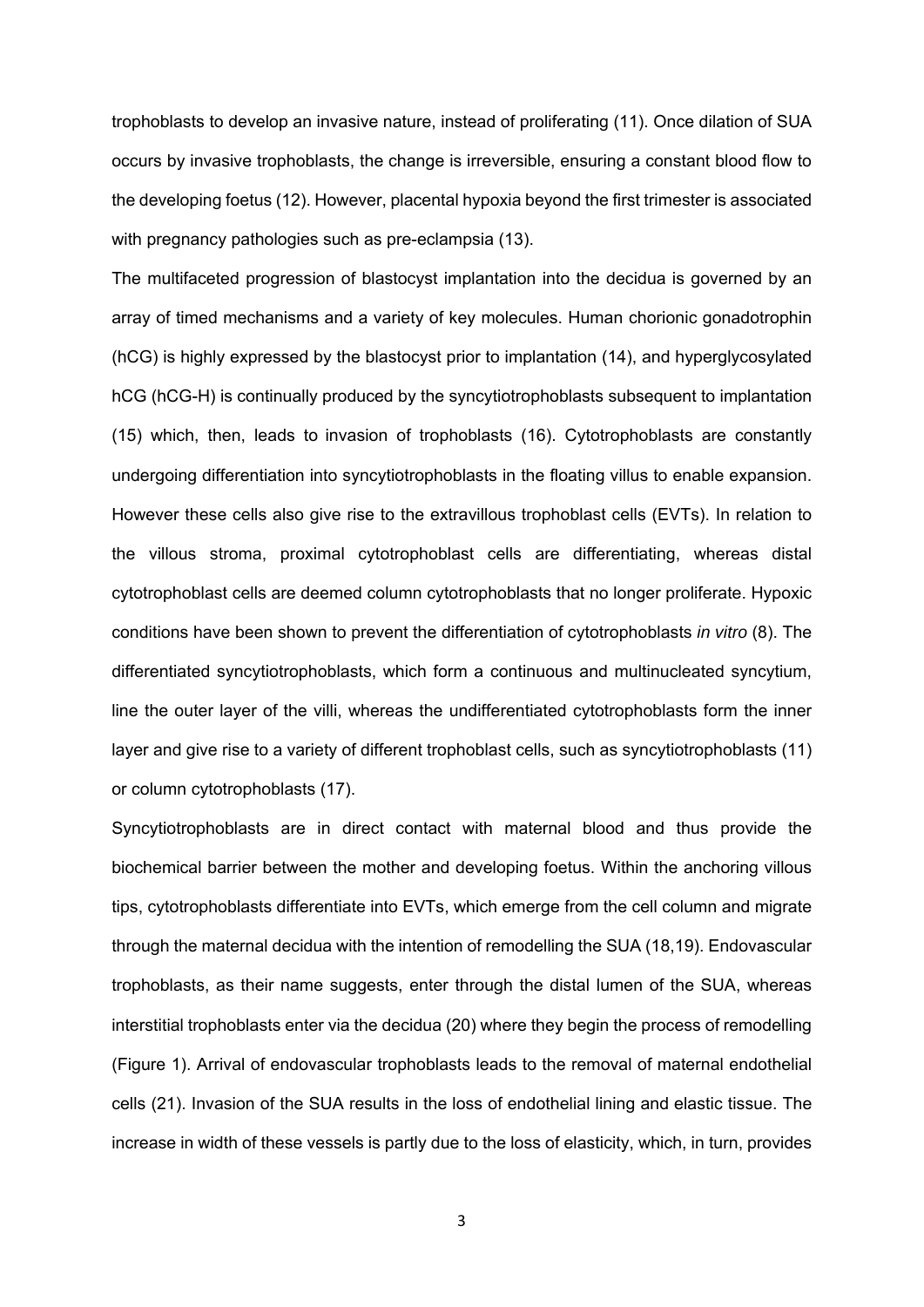a lower resistance vessel enabling blood supply to the developing foetus. Invading trophoblast cells in the SUA replace the original maternal cells (20).

Despite substantial knowledge in relation to the physiological processes involved in SUA remodelling by trophoblasts, aberrant mechanisms impeding these processes are not well established. Therefore, there is an urgent need for effective experimental models which will help elucidate many of the unknown aspects of inappropriate SUA remodelling leading to preeclampsia and aid the development of effective preventive and therapeutic strategies. In this review we will critically assess existing complementary human and cell line-based in vitro models used to elucidate various mechanisms involved in SUA remodelling, which could be relevant to the pathogenesis of pre-eclampsia.

### **Two-Dimensional cell migration and invasion assays**

The invasion assay is a high throughput method which assesses cellular motility through a permeable membrane therefore representing trophoblast migration through the endometrium. Within the Rho family of GTPases, Rac1 has been shown to act as a regulator of many important cellular processes, such as migration and invasion (22). HTR-8/SV.neo trophoblast cells were originally derived from chorionic villi explants, and were transfected with the simian virus 40 large T antigen (23). Fan and colleagues used short hairpin (sh) RNA to silence Rac1 expression in HTR-8/SV.neo cells before performing a transwell Matrigel invasion assay. Following the knockdown of Rac1, HTR-8/SV.neo cells were allowed to grow for an additional 24 hours in transwell inserts, before the invading cells were fixed in paraformaldehyde and stained with crystal violet. By counting cells in ten random fields of view, it was shown that Rac1 knockdown significantly reduced migration of HTR-8/SV.neo cells in comparison to the control (24).

Another important regulator of cell migration, elastin derived peptides (EDPs) have been implicated in the conversion of the SUA into a low resistance vessel (25). Using this knowledge, Desforges *et al*. (2014) modelled functional aspects of SUA by exposing trophoblast cells, SGHPL-4, to an elastin derived matrikine, VGVAPG. SGHPL-4 cells are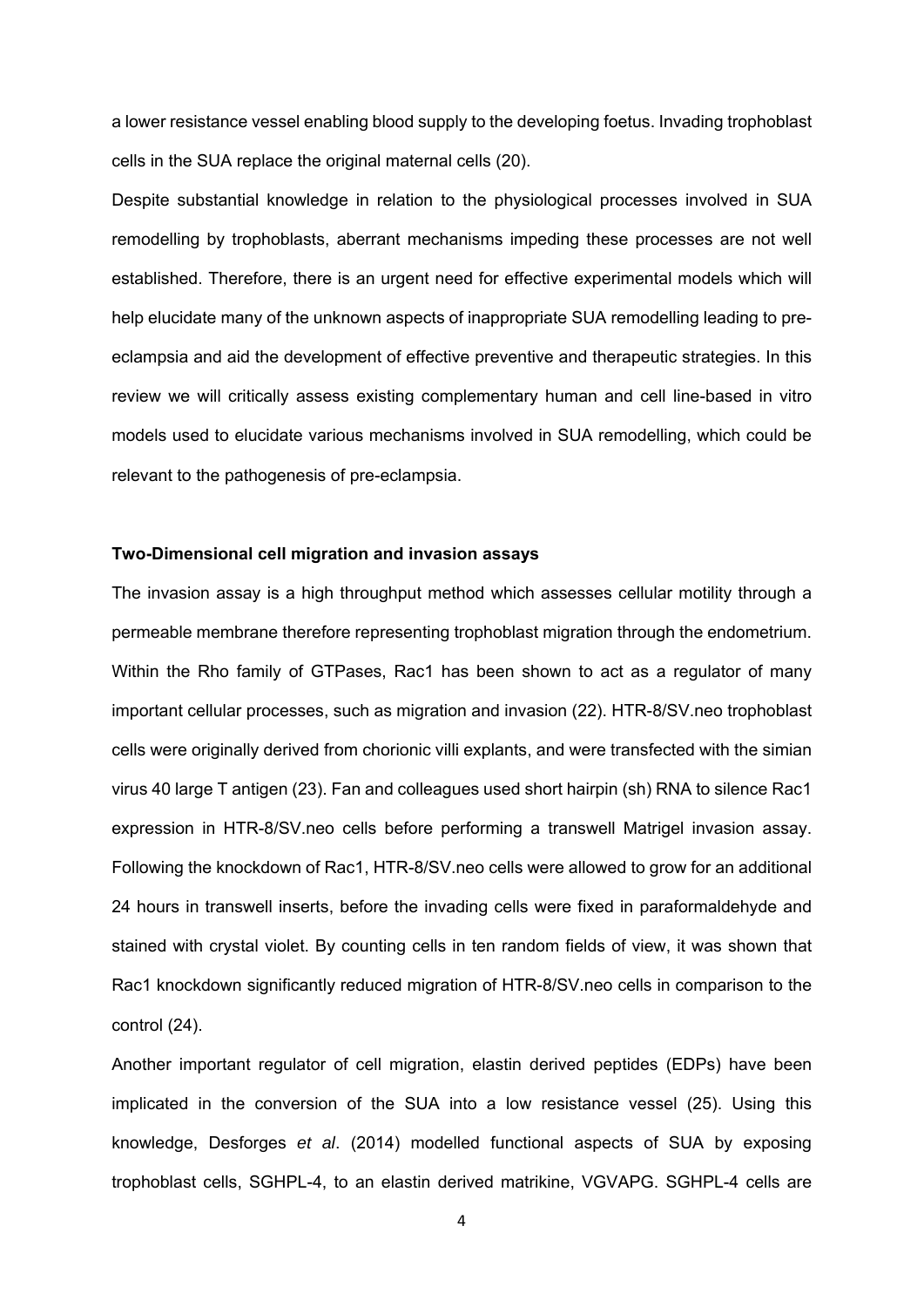EVTs derived from the first trimester of pregnancy. The invasion of SGHPL-4 cells through a transwell plate was increased when exposed to VGVAPG for 24 hours (26).

MicroRNAs are small non-coding RNA molecules that regulate gene expression, through silencing or post-transcriptional regulation therefore affecting stability and translation of mRNA. Tamaru *et al*. (2015) demonstrated that overexpression of miR-135b significantly reduced the invasive capacity of HTR-8/SV.neo cells, by causing a decrease in the mRNA expression of *CXCL12* by approximately 50%, in low oxygen conditions (27). The *CXCL12*  gene plays a role in placentation (28) and is linked to the development of pre-eclampsia (29) whereas miR-135b is expressed in trophoblast cells (27). The functional role of miR-93 has yet to be elucidated in pre-eclampsia, however the levels of this microRNA are increased within the plasma of patients who developed pre-eclampsia. SOLiD sequencing revealed a total of twenty downregulated microRNAs in plasma samples obtained from five patients, of which four had developed pre-eclampsia (30). Furthermore, Pan *et al*. (2017) have shown that miR-93 inhibitors can stimulate trophoblast migration and invasion (31). Choriocarcinoma is a rapidly growing cancer of the placenta, in particular the chorion. Placental choriocarcinoma derived cell lines, BeWo and JAR cells, in a transwell chamber also displayed reduced motility when transfected with miR-93-mimetics (31).

As mentioned above, hCG-H is secreted by syncytiotrophoblasts during early placentation (32), however it is also secreted by choriocarcinoma cells. Using xCelligence (ACEA, San Diego) real-time cell analysis system, Evans *et al*. (2015) performed migration and invasion assays using JEG-3 cells. Cell invasion was inhibited following a reduction of hCG-H by hCG-H neutralizing antibody, whereas there was no effect on cell migration (16).

Metastasis associated protein-3 (MTA-3) can regulate cell migration. In pre-eclampsia, the levels of MTA-3 appear to be reduced (33). Therefore, when Horii et *al*. (2015) generated MTA-3 stable knockdown in JEG-3 cells using shRNA there was a 60% decrease in hCG secretion in the knockdown models compared to control and migration was increased by 1.8 fold (34).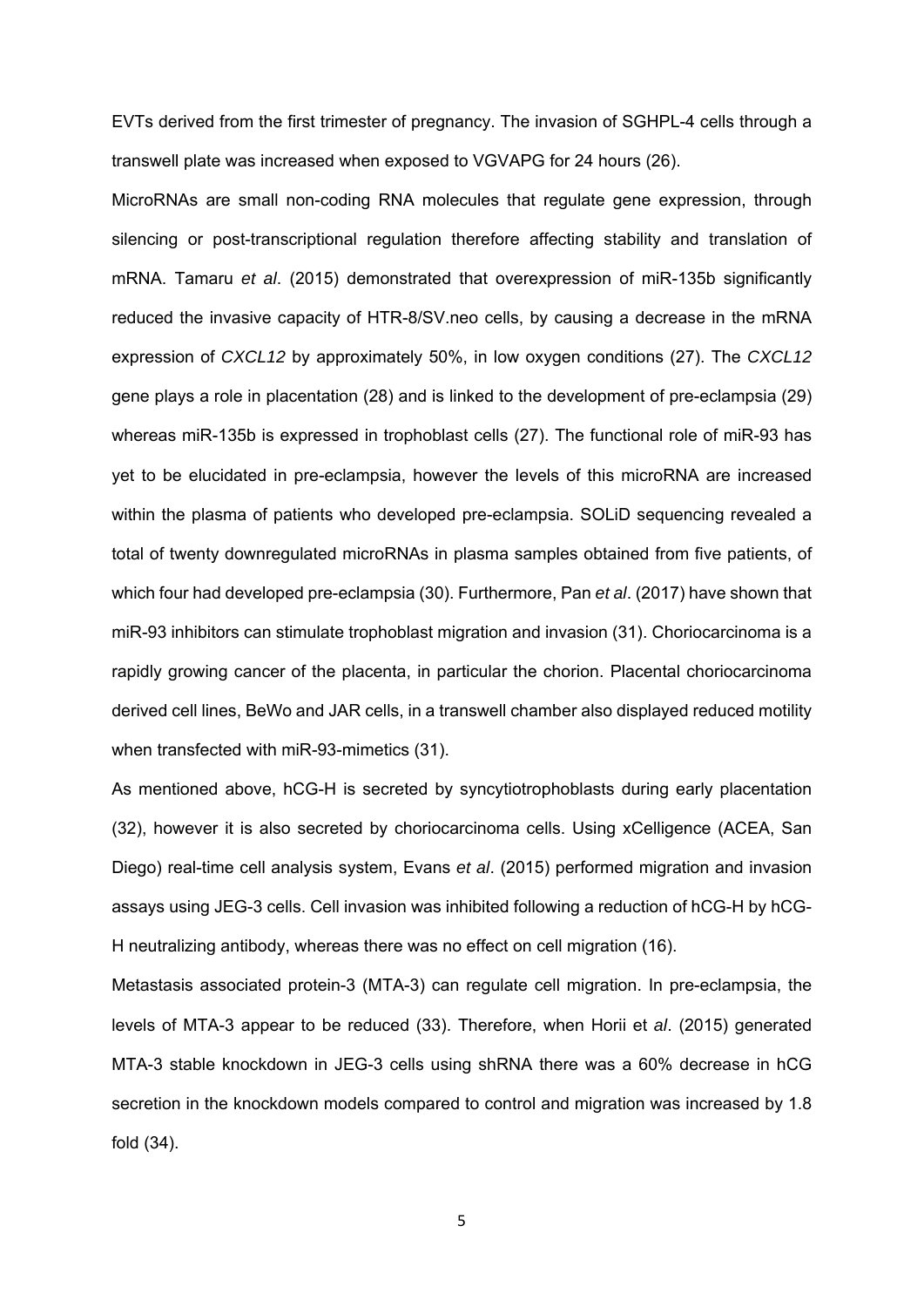Moreover, Liu *et al*. (2015) have implicated that ephrin-B2 could play an important role in the remodelling of SUA due to its influence on trophoblast cell functionality (35). Ephrin-B2 is a transmembrane ligand of Eph receptors, and it belongs to the largest family of receptor tyrosine kinases (36). It regulates embryonic vascular development and postnatal angiogenesis (37). Ephrin-B2 and its role in SUA remodelling was analysed using a number of functional assays with HTR-8/SV.neo cells. The migration, invasion and tube formation of HTR-8/SV.neo cells were diminished when ephrin-B2 was knocked down using sh-ephrin-B2. The expression of MMP-2 and MMP-9, key proteins involved in the breakdown of the extracellular matrix and remodelling, was also decreased in the transfected cells (38).

The Notch pathway, a regulator of ephrin-B2 expression (35), is one of the key angiogenic and cell fate pathways (39). It is a canonical pathway where ligands such as Delta-like (DLL) 1, 3, and 4 on one cell activate notch receptors (1-4) on the neighbouring cells. Inhibition of DLL4 has been shown to promote endothelial cell proliferation but it leads to irregular proangiogenic phenotype and therefore it is likely to be implicated in endothelial dysfunction (40). Protein or RNA expression of DLL4 and other members of the Notch pathways such as Notch-2, Notch-3, DLL3, JAG1, JAG2, Hey-1 and Hey-2 were all downregulated in cell lysates from placental samples collected from women with pre-eclampsia compared to healthy control placentae (41). The shRNA downregulation of Notch-2 receptor led to a decrease in BeWo cell migration and invasion, whereas overexpression of Notch-2 led to an increase in the migration and invasion of JAR cells (42). Conversely to Notch, other stem cell markers, CD44 and CD34, have shown higher expression in placental samples collected from women with pre-eclampsia (n=21) vs. normotensive controls (n=20) (43).

Endothelial progenitor cells (EPCs) are essential in vascular remodelling and endothelial homeostasis (44). EPCs are able to form new blood vessels, and therefore have a key role in vascular repair (45). Blood samples from thirteen women with pre-eclampsia demonstrated a lower number of EPCs compared to healthy controls. A reduction in EPC number was demonstrated before pre-eclampsia developed clinically (46). Similarly, a reduced number of endothelial colony forming cells (ECFCs), which are a subclass of EPCs(47), was also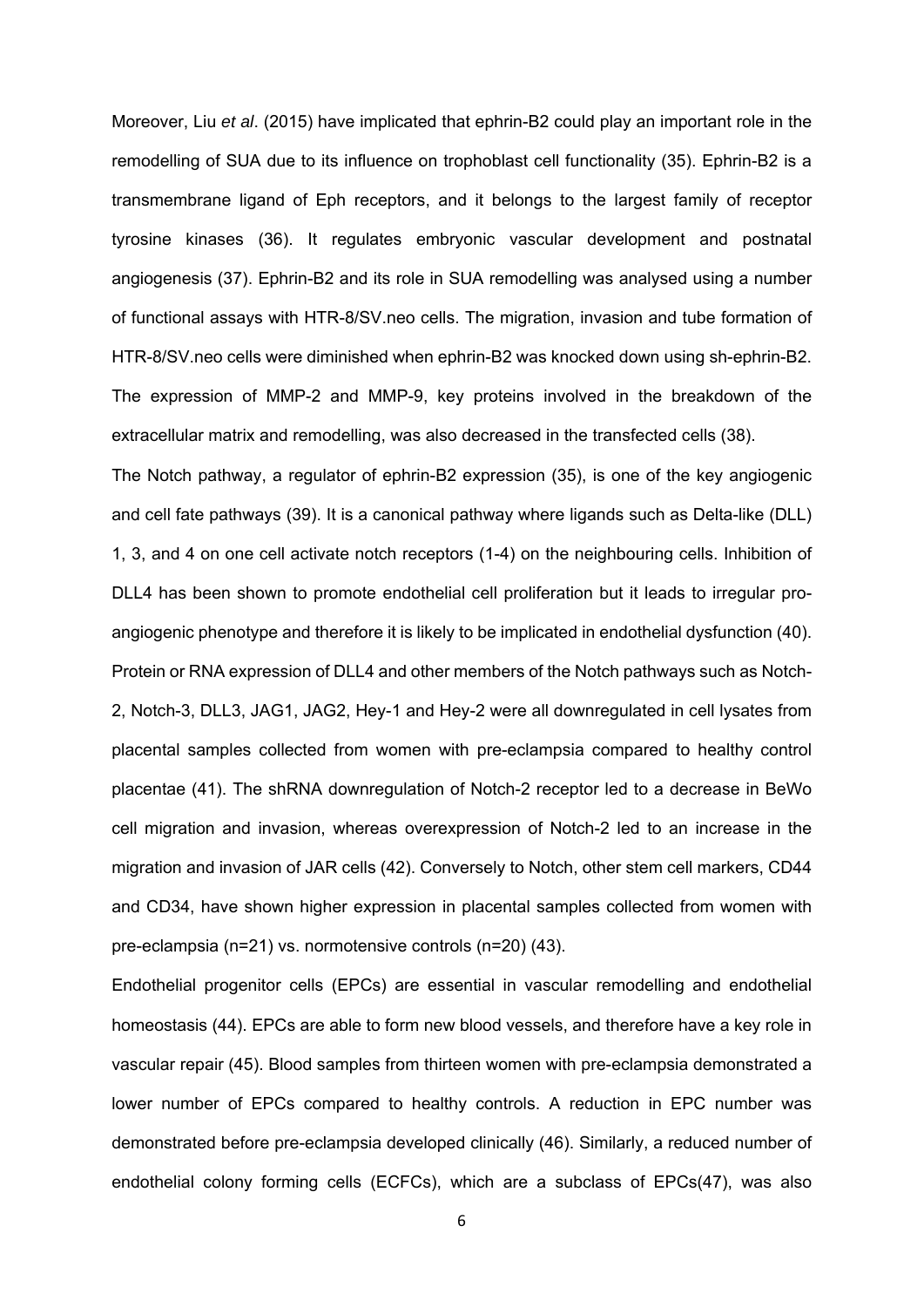demonstrated within umbilical cord blood from women with pre-eclampsia (48), suggesting that the reduction in EPCs is present both prior and after pre-eclampsia develop. The reduction and dysfunction of EPCs reflects the lack of endothelial repair capacity in pre-eclampsia (49). Liu and colleagues isolated and cultured EPCs from umbilical blood cord and placentae from twelve women with pre-eclampsia and twelve healthy pregnant women at delivery (35). Western blotting and RT-PCR results using isolated EPCs demonstrated higher ephrin-B2 mRNA and protein levels in women with pre-eclampsia. This was also true within placental samples. Furthermore, the numbers of EPCs isolated from umbilical cord were negatively correlated with the expression of ephrin-B2 levels in placentae. A small molecule based activation of DLL4 and Notch pathway, led to activation of ephrin-B2 in EPCs and inhibition of EPCs activity (50). In conclusion, Notch or ephrin-B2 could be potential targets capable of repairing angiogenesis in patients with pre-eclampsia (35).

Two-dimensional cell culture assays, such as the migration or invasion assay, provide a useful tool to study the functionality of trophoblast cells. Despite their importance, it is necessary to conduct further three-dimensional assays to better mimic human environment.

## **Three-Dimensional cell culture-based models**

Time-lapse microscopy, three-dimensional (3D) invasion and tube formation assays were all used by Wallace *et al*. (2014) to assess trophoblast functionality in the presence of increasing concentrations of angiogenin or endostatin. Invasion and tube formation were reduced significantly in the presence of endostatin, whereas angiogenin decreased invasion but increased tube formation. Similarly, when fibrin gel assay was used to determine the volume of invading trophoblast cells from a 3D spheroid induced by endothelial growth factor, and in the presence of endostatin, the invasion ability of SGHPL-4 trophoblast cells was decreased considerably. On the other hand, there was no change in cell motility by endostatin or angiogenin (51).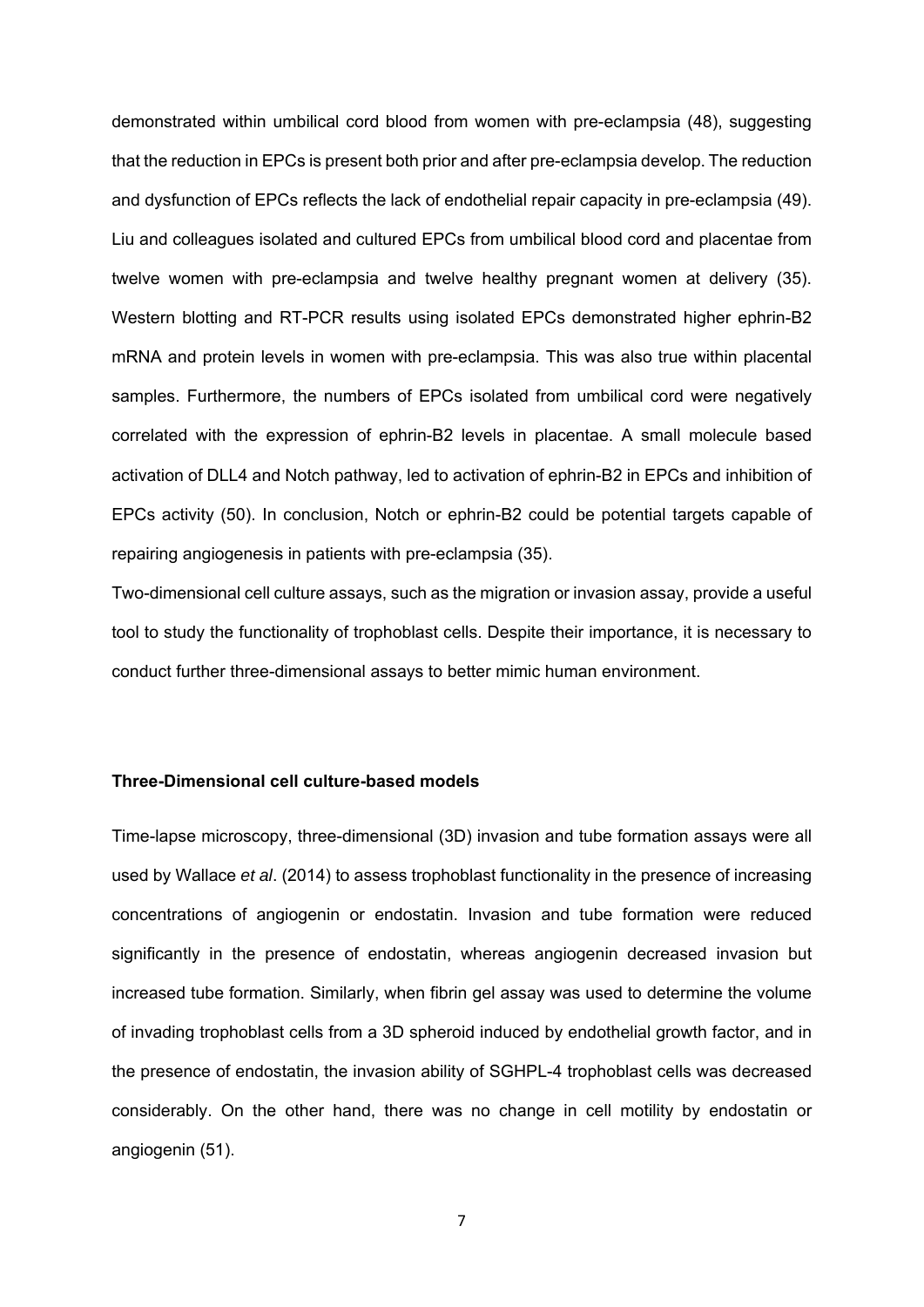Moreover, Buck *et al*. (2015) used a 3D co-culture model to analyse the invasive nature of trophoblast cells, AC-1M88. Three different endometrial adenocarcinoma cell lines were used to emulate epithelial cells of the endometrium; the HEC-1-A cell line, the RL95-2 cell line, and the Ishikawa cell line. Endometrial epithelial cells (EECs) were mixed with Matrigel, and once solidified, media containing the same cell line was added to the chamber slide. Following fourday incubation, the EECs formed spheroids; trophoblast cells were, then, added to EEC spheroids. Trophoblast cells attached to the EECs forming a cell monolayer. Out of three endometrial cell lines, trophoblast cells were able to invade RL9-2 cells the most effectively. Interestingly, the RL9-2 spheroids formed in the Matrigel showed the least polarization out of the three endometrial cell lines. A higher extent of differentiation and polarization decreased trophoblast invasion (52).

In co-culture experiments by Virtanen and colleagues (2016), human CRL-2522 fibroblasts and HUVEC displayed a pro-angiogenic phenotype. Similarly, a co-culture of human adipose stem cells (hASC) and HUVEC demonstrated activation of angiogenesis and vasculogenesis. However when cord blood serum from women with pre-eclampsia was added to these coculture models, tubule formation was inhibited in both models compared to when serum from normotensive cord blood was added; this reflects the anti-angiogenic state that is present in pre-eclampsia (53).

Women with gestational diabetes mellitus (GDM) have increased risk of developing preeclampsia, up to 10% (54,55). Therefore when feto-placental endothelial cells were cultured with conditioned media derived from trophoblasts isolated from patients with GDM, the cells migrated slower in a wound scrape assay, and showed reduced chemo-attraction/migration through chamber pores (56). Furthermore, when Loegl *et al*. (2017) investigated feto-placental angiogenesis in women with GDM, primary trophoblast conditioned media from women with GDM led to increased tube formation but reduced wound healing and chemo-attraction ability(56). GDM also altered expression and secretion of pro-angiogenic and anti-angiogenic factors therefore leading to changes in placental angiogenesis and vascular structure, which is common in GDM pregnancies (56). Other nutrient-sensing pathways relevant to DM, such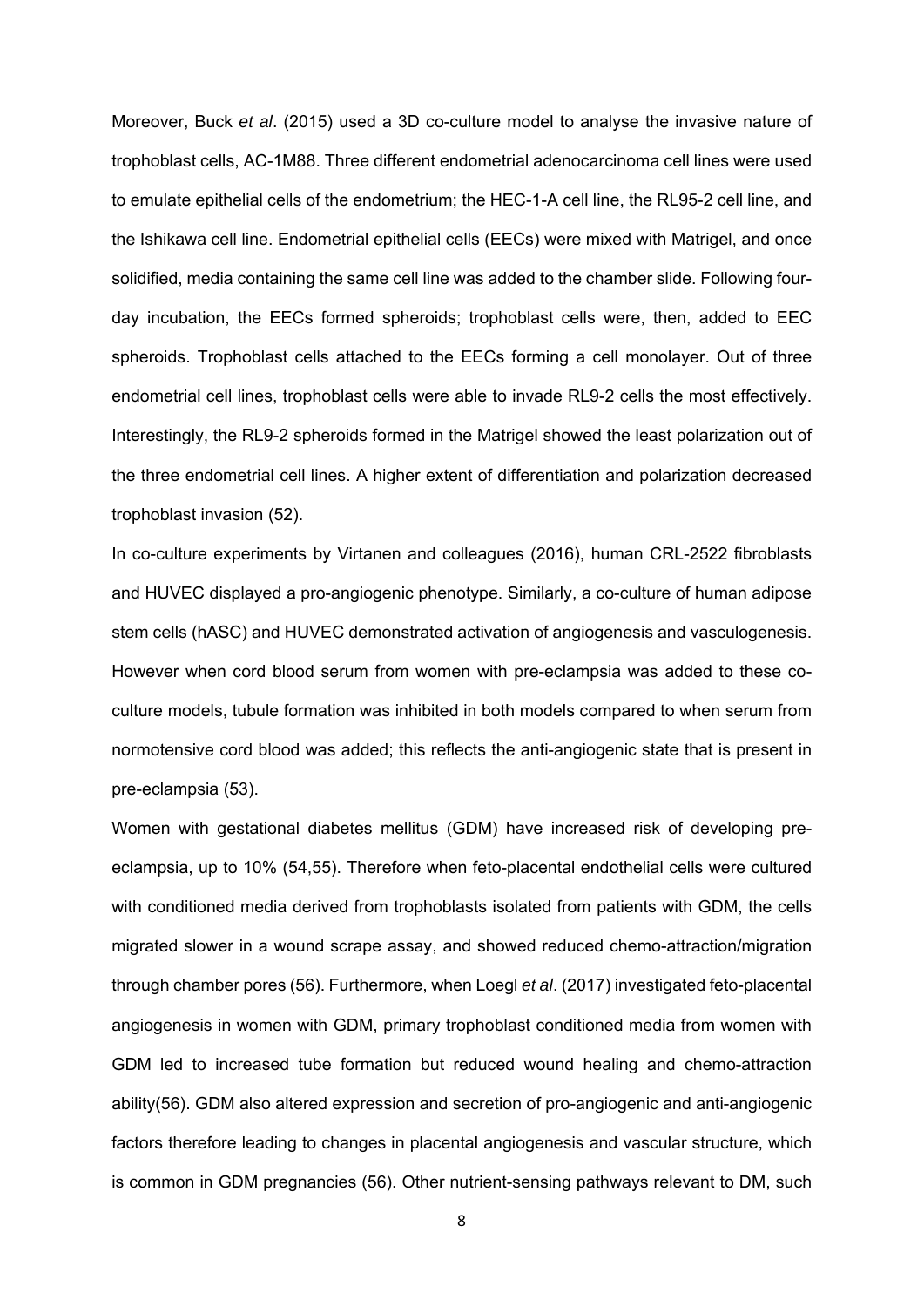as AMPK, the main target of metformin, has been implicated in trophoblast functionality and endothelial function and, hence, it could be a relevant target for prevention of pre-eclampsia (57–59).

#### **Cell Survival and Proliferation**

As previously explained, the cytotrophoblast cells undergo proliferation during hypoxic conditions; survival and proliferation is essential for appropriate and efficient remodelling of SUA. Following invasion of the SUA lumen, EVTs must survive long enough to carry out remodelling functions.

Preimplantation factor (PIF) is a peptide secreted by embryos, which has been implicated in trophoblast invasion of SUA (60,61). Placentae stained for cytokeratin, a marker of trophoblast cells, displayed reduced PIF protein levels in pre-eclampsia, in comparison to healthy placentae collected on delivery (60). Moindjie *et al*. (2016) used a synthetic PIF analogue (sPIF) to elucidate its role in early stage trophoblast apoptosis. Using an annexin V-FITC staining assay by flow cytometry, the number of apoptotic HTR-8/SV.neo cells was reduced in the presence of 50 or 100 nM sPIF by 26.3% and 39.6%, respectively (62). Furthermore, in a late stage apoptosis (DNA fragmentation) assay, sPIF treatment showed a significantly lower apoptotic index when assessed by a terminal deoxynucleotidyl transferasemediated dUTP-biotin DNA-nick end labeling (TUNEL) (62).

In relation to ephrin-B and Notch signalling, in addition to their role in migration and invasion, the knockdown of ephrin-B2 showed a small reduction in cell proliferation, assessed by the CCK-8 assay. Similarly, a higher number of apoptotic cells was observed via Hoechst 33258 staining following a knockdown of ephrin-B2 (38). In relation to Notch receptors, proliferation of JAR cells was decreased when Notch-2 was overexpressed, however the knockdown of Notch-3 led to an increase in proliferation. Notch-2 knockdown increased the volume of BeWo cells undergoing the S phase of the cell cycle, effectively increasing proliferation (42).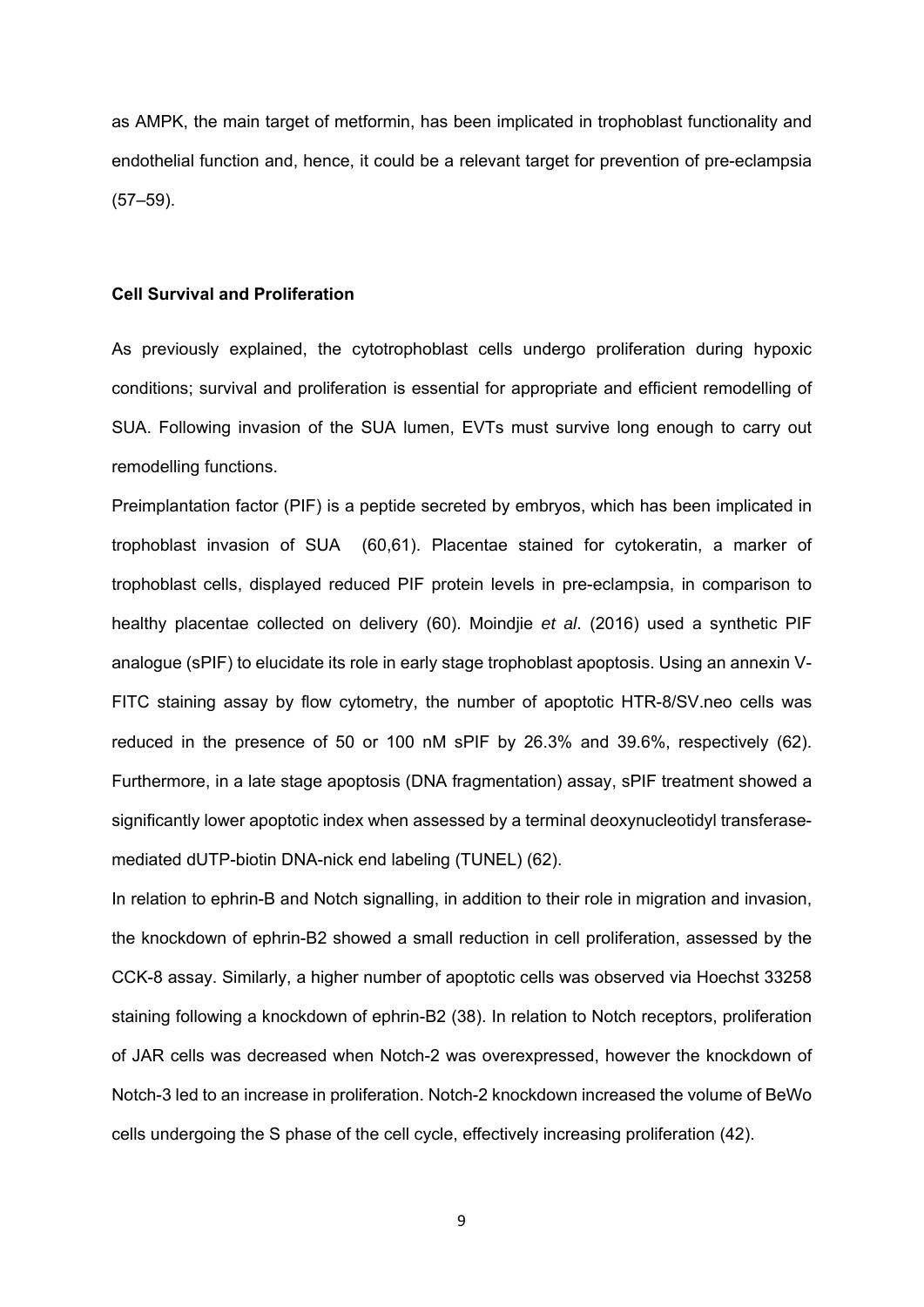Matricellular proteins of the CCN family also play a role in trophoblast proliferation and migration (63). Within this family of proteins, CCN1 and CCN3 are known to affect cell growth, as well as cell migration (64). Following the treatment with recombinant CCN1 and CCN3 proliferation of SGHPL-5 trophoblast cells proliferation was reduced and the cell cycle progression arrested (64).

In summary, 3D cell culture models have an advantage over 2D models because these resemble the human environment better, enabling assessment of direct and indirect cell-cell interactions as well as interactions between the cells and the surrounding environment. Overall, 3D models are more effectively used with primary cells and tissues explants than with cell lines.

### **In vitro models with placental explants or primary trophoblast cells**

The role of EDPs has already been discussed above in relation to their stimulatory effect on migration and invasion using cell lines. Here, the effect of EDPs was also investigated using placental explants. Following the removal of villous tips from the first trimester placental tissue, extravillous trophoblast outgrowths were derived and placed onto collagen. These explants were allowed to adhere, before media containing the EDP mimetic, VGVAPG (representing bioactive EDP), was added. Villi were imaged at several time points, at each point the area covered and the distance of growth travelled was quantified. Outgrowth area and migration distance in the presence of the EDP were shown to be significantly larger than that of the control (26).

Key proteins involved in tissue remodelling, MMPs, particularly MMP-14 and MMP-15, appear to also play an important role in SUA remodelling (65,66). When culturing first trimester chorionic villi in the presence of endothelin-1, a potent vasoconstrictor upregulated in preeclampsia (67), trophoblast outgrowth was decreased by 24% (66). Invasion was also reduced by 26% following the treatment with 100 nM of endothelin-1. The mechanism implicated in the inhibitory effect of endothelin-1 was linked to downregulation of MMP-14 and MMP-15 (66).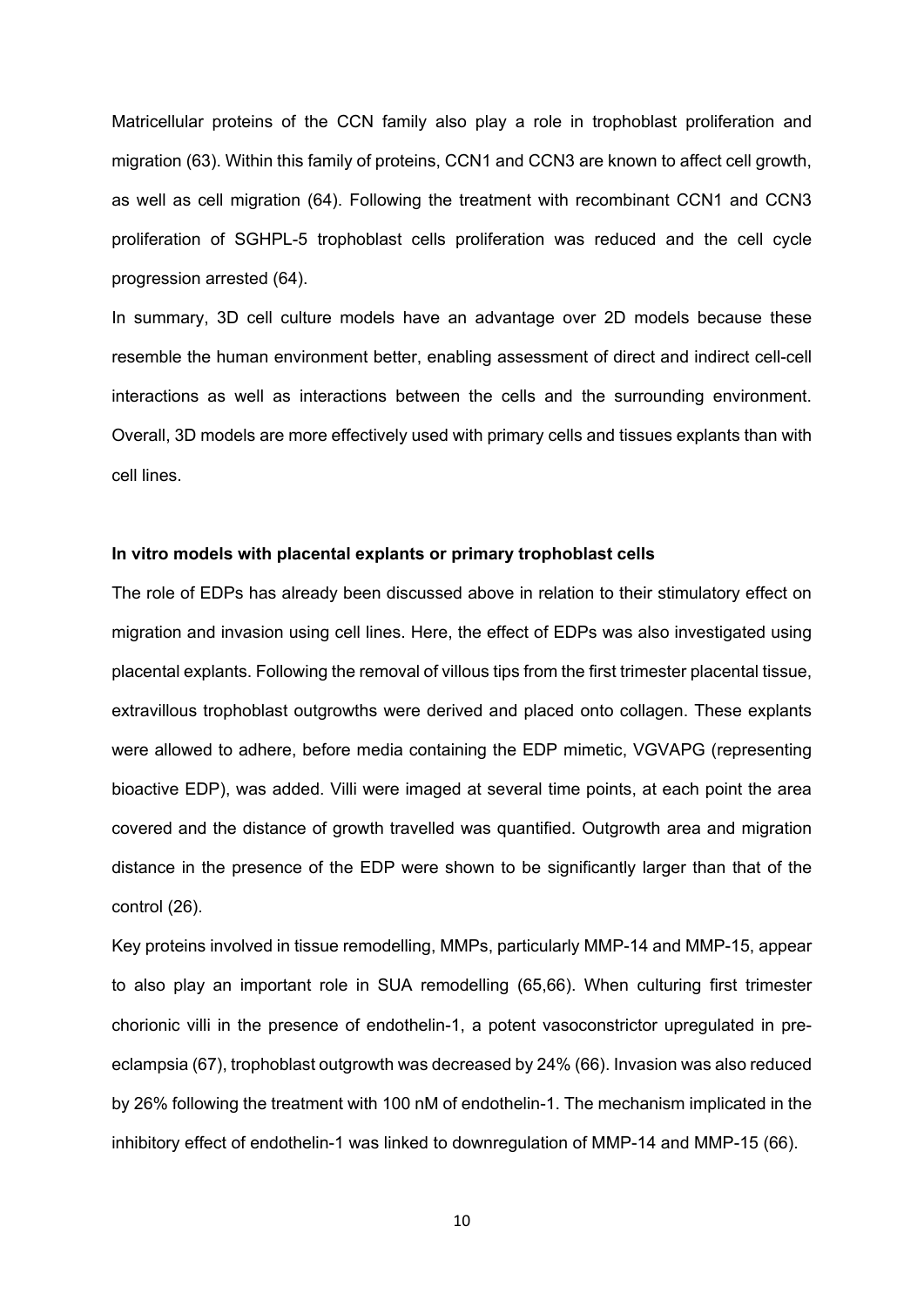Mapsin is an epithelial-specific class II tumour suppressor gene, which has been shown to have inhibitory actions on the invasion of breast cancer cells. In addition to this, mapsin's role in placental development and invasion of cytotrophoblasts has also been demonstrated (68). In Liu *et al.* (2014), placental tissues were collected after delivery from twelve women with preeclampsia and twelve healthy controls. Western blotting, RT-PCR, and immunohistochemistry (IHC) were conducted to assess mapsin expression in placentae from women with preeclampsia and matched group of healthy controls. The degree of methylation in the promoter regions of mapsin in each of the study groups was assessed. The patients were matched in terms of age, body mass index (BMI), gestational age and parity. They found mapsin mRNA and protein levels to be significantly higher in pre-eclampsia group compared to healthy controls. IHC of placental tissue showed an increased and more diffuse staining of mapsin in pre-eclampsia (69).

Moreover, calcyclin or S100A6 protein, a Ca<sup>2+</sup> channel-binding protein which belongs to the S100 family of proteins, is upregulated with the cellular stress response (70). It is differentially expressed in trophoblast cells isolated from pregnancies complicated by pre-eclampsia compared to healthy controls (71). Schol *et al*. (2014) investigated biomarker potential of calcyclin in formalin-fixed and paraffin embedded placental tissue collected from seventy-five women with pre-eclampsia and the same number of healthy controls who delivered between 20 and 34 weeks of gestation. IHC analysis showed a significantly more intense staining of calcyclin in the trophoblasts from women with pre-eclampsia compared to healthy controls (72). Determining expression of trophoblasts' calcyclin early in pregnancy could be useful to investigate its role in the pathogenesis of pre-eclampsia. However obtaining placental samples early in pregnancy through chorionic villus sampling is associated with a high incidence of miscarriage; if calcyclin's role in the pathogenesis of pre-eclampsia is further validated, the most convenient method to measure its levels early in pregnancy would be by using peripheral blood. Whether peripheral blood corresponds to the placental levels needs to be investigated. Other important proteins and potential markers of pre-eclampsia identified by IHC of the placental tissues are included in Table 2 (60,69,73–87).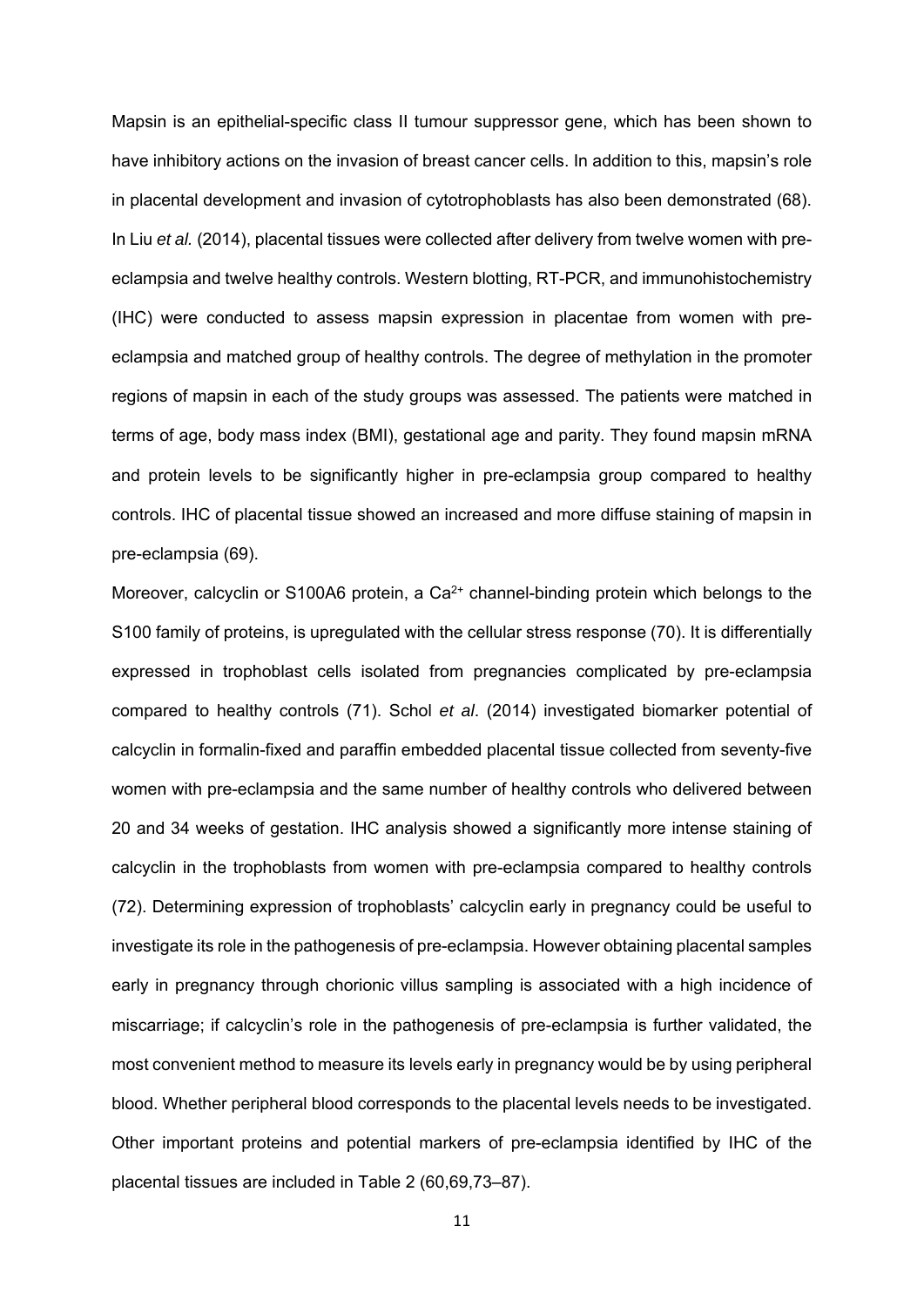In addition to trophoblasts, other groups of cells, which are important for appropriate SUA remodelling and placental development, include immune cells.

#### **In vitro immune cell-based models**

Adequate signalling between foetal and maternal immune cells is an essential requisite to achieve early pregnancy placentation, vasculogenesis, and immune tolerance of the foetus (88). Natural killer (NK) cells are a major source of angiogenic growth factors and cytokines that ensure the transformation of the SUA, foetal implantation and placentation (89–91). Abnormal NK cell receptors and cytokine production profile is associated with pregnancy disorders, such as pre-eclampsia (92). Interferon gamma secretion by NK cells is an essential regulator of vascular remodelling and EVTs migration. Lowered levels of interferon-gamma were observed in decidual NK (dNK) cells from pregnant women with hypertensive disorders (93).

Major histocompatibility complex class I related chain (MIC) genes are stress-inducible proteins modulating the function of immune NK cells. Engagement of NKG2D receptor by MIC genes have been shown to stimulate NK cell-mediated cytokine production, and the release of soluble MIC proteins was also suggested to modulate NK cell function during pregnancy (94,95).

Sphingosine-1-phosphate has (S1P) been shown to regulate numerous functions of NK cells therefore having a potential role in SUA remodelling. Therefore, when Zhang *et al*. (2013) cultured HTR-8/SV.neo cells overnight in serum free media, before wounding a confluent monolayer of cells and adding leukocytes pre-treated with FTY720, an S1P analogue, the migration was considerably reduced (96). The extent of migration was analysed by photographing ten randomly chosen areas of the wound scrape. This way of assessing migration could lead to inconsistencies due to moderate variations in the wounding process. Wound sizes can be variable, and, as a result, this only provides a rough basis for migration with reduced reproducibility. The use of culture inserts with a defined free cell gap can provide a standardised wound size, avoiding any cell damage. Using live cell microscopy imaging with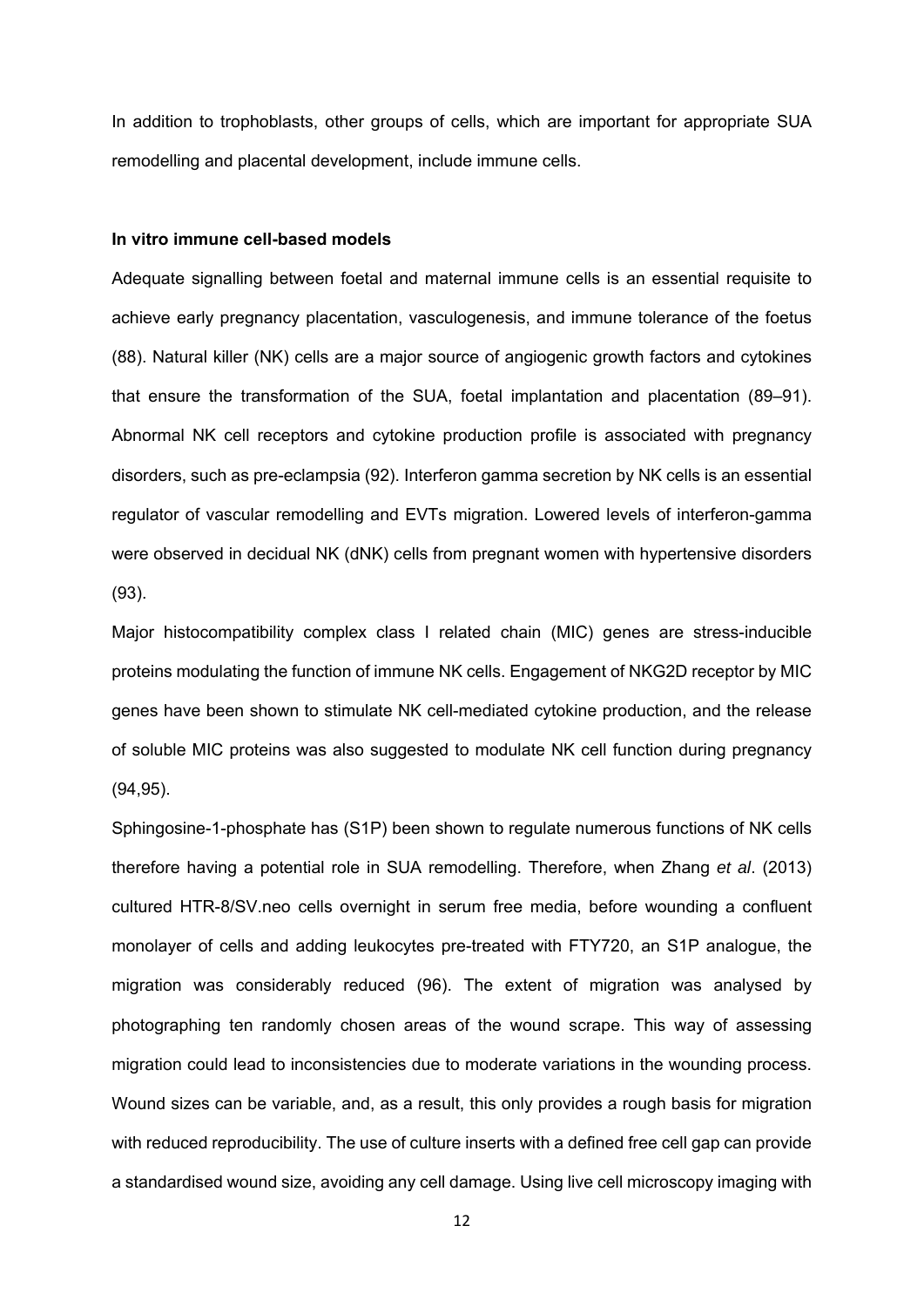a Mark & Find/Tile Scan feature allows for identical sections of a well to be imaged, with the use of pre-defined co-ordinates.

When primary trophoblast cell from villous tips were added to Matrigel-coated inserts, in the presence of NK cells pre-treated with FTY720, a reduction in trophoblasts migration was observed. When NK cells pre-treated with FTY720 were cultured with HUVEC, inhibition of tubule formation was also observed. These results stipulate an important role of NK cells and S1P in the process of SUA remodelling and developmental angiogenesis (96).

In the study by Haumonte *et al* (2014), peripheral blood was collected from a cohort of eightyone pregnant women diagnosed with vascular pregnancy diseases including forty women with pre-eclampsia and sixty-three healthy pregnancies matched for age, BMI and parity. Plasma levels of soluble MIC (sMIC), NKG2D, and interferon-gamma were measured using ELISA, flow cytometry and RT-PCR. Plasma samples, which were positive for sMIC demonstrated higher incidence of pre-eclampsia and proteinuria, and lower levels of NKG2D and interferongamma. Therefore, the presence of sMIC molecules in maternal plasma may play a critical role in altering maternal immune functions which is essential for appropriate vascular remodelling during pregnancy (97).

Furthermore, placental growth is facilitated by the interaction between trophoblast and immune cells (98). The importance of the immune system is further confirmed by the fact that inflammatory markers are raised in pre-eclampsia (99). Hofbauer cells are placental macrophages of fetal origin and play a direct role in early placental development (98). These cells are associated with several pregnancy complications, such as chorioamnionitis, spontaneous abortion, and fetal metabolic storage disease. They contribute to the placental expression of anti-angiogenic factors and they appeared to be aberrant in placentae from women with pre-eclampsia (100). The human leukocyte antigen class II histocompatibility antigen-gamma chain, also known as cluster of differentiation 74 (CD74), when expressed on cell surfaces, is the major histocompatibility complex (MHC) II invariant chain protein that is involved in antigen presentation and crucial for biogenesis (101). CD74 is also a high affinity binding protein for the pleiotropic inflammatory cytokine macrophage migration inhibitory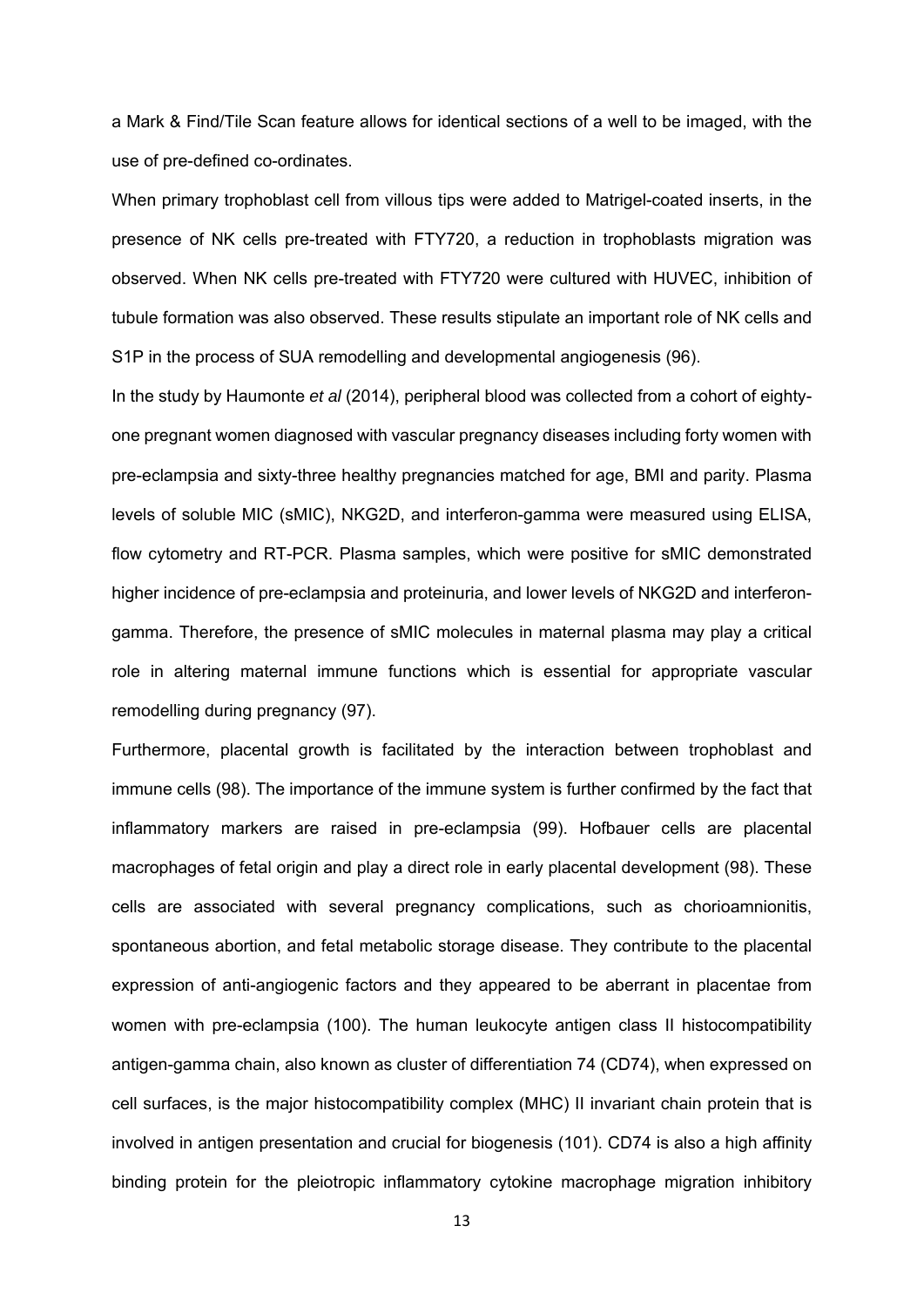factor (MIF). Przbyl *et al* (2016) hypothesised that CD74 has an important role in aberrant placentation in pre-eclampsia. Indeed, the number of CD74-positive macrophages was significantly lower in placental samples collected from women with pre-eclampsia (n=50) compared to healthy controls (n=28)(98). When CD74 was silenced by siRNA, macrophages displayed a reduced ability to adhere to trophoblast cells in comparison to the control. The ingenuity Pathway Analysis Tool determined that the gene expression levels of activated leukocyte cell adhesion molecule (ALCAM), intracellular adhesion molecule 4 (ICAM4), and Syndecan-2 (SDC-2), known to be involved in cell adhesion, were considerably reduced (98). Within the decidua during early pregnancy, NK cell population is abundant, making up 50-90% of the total lymphocyte count (102). Although dNK cells are present during SUA remodelling, their function has not yet been fully elucidated in relation to endothelial remodelling and integrity. Fraser *et al*. (2015) attempted to address this question by isolating dNK cells at 9-14 weeks of gestation from healthy pregnancies and pregnancies that showed abnormal uterine artery Doppler results as per resistance indices. The decidua was processed and CD56<sup>+</sup> cells were selected and cultured as dNK cells for 24 hours before conditioned growth media was removed and pooled together. SV40 transfected human umbilical vein endothelial cells (SGHEC-7) were plated in Angiogenesis ibiTreat chamber slides containing Matrigel, and allowed to form tube-like structures. Standard culture media was then replaced with dNKconditioned media. Prior to invasion of SUA by trophoblasts, the SUA must undergo various physiological changes in their structure including forming gaps in the endothelial layer to promote invasion (Figure 1). SGHEC-7 cells cultured with dNK conditioned media from pregnancies with abnormal Doppler results did not show endothelial cell destabilisation to the same extent as those cultured in dNK conditioned media from healthy pregnancies. This implies that dNK have a role in disruption of endothelial structure, and that a reduction in this disruption may be a contributing factor to the inadequate SUA remodelling. The likely mechanism of this effect is not apoptotic but rather pro-inflammatory involving TNF-α signalling (103).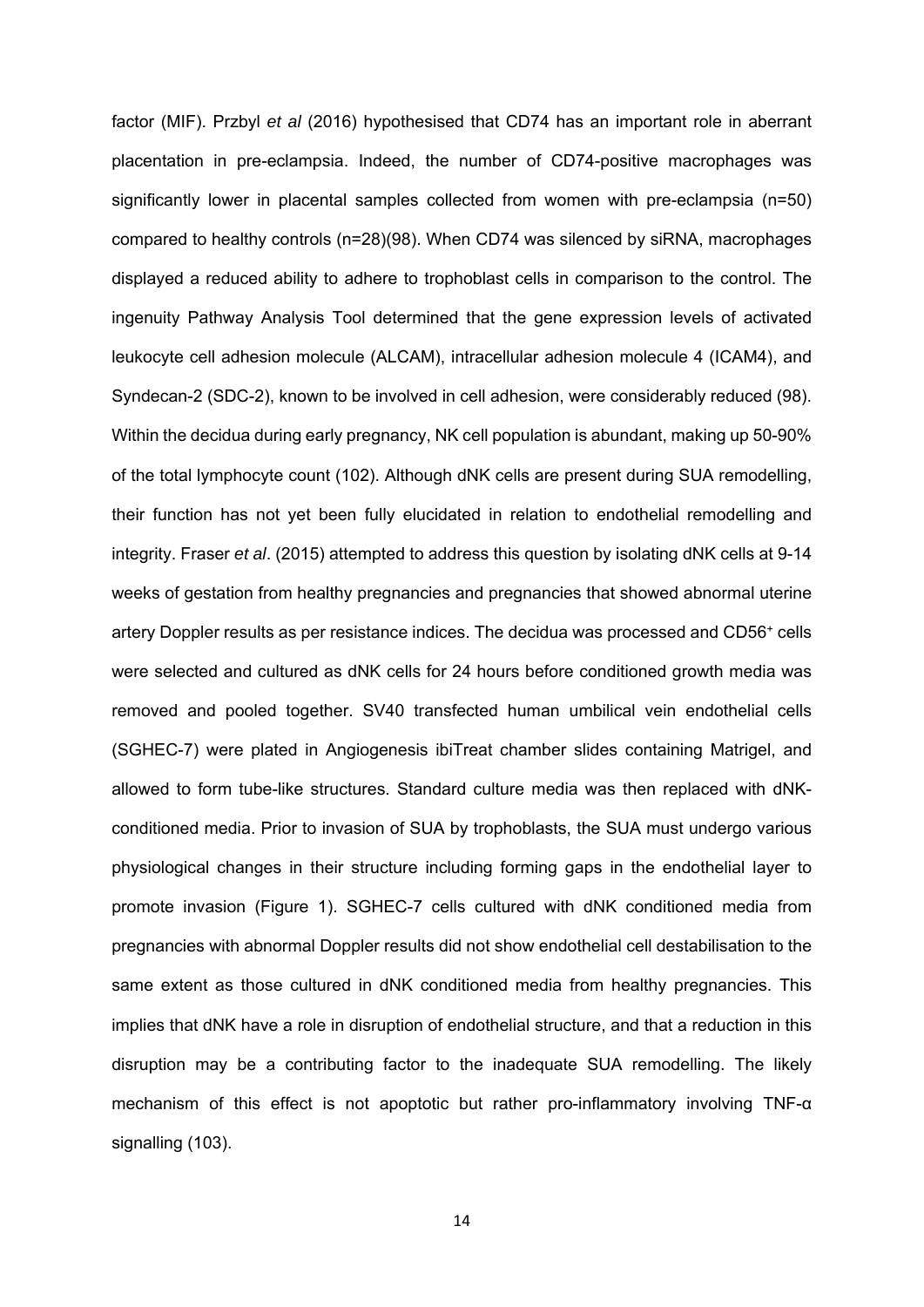Similar to Fraser *et al*. (2015), another group isolated dNK cells from healthy pregnancies and pregnancies with abnormal uterine artery Doppler or high-resistance index, with an aim of profiling cytokines and angiogenic factors secreted in the culture media of dNK cells. Both angiogenin and endostatin were produced at a higher level by dNK cells from pregnancies with high resistance index. Endostatin inhibited trophoblast invasion and endothelial-like trophoblast tube formation, while angiogenin inhibited trophoblast invasion but promoted tube formation. In summary, altered expression of angiogenin and endostatin which are secreted by dNK cells may contribute to pregnancy complication associated with SUA remodelling (51).

## **Conclusion**

The current available models used to emulate pre-eclampsia have so far helped to elucidate numerous key proteins in the development of this condition (Table 1, Table 2). However, there are still many aspects of the pathogenesis of pre-eclampsia that remain unknown. Although cell culture models remain essential to study the mechanisms of diseases, pre-eclampsia is a complex and multifactorial disease of unknown aetiology, and, as such, it is important to appreciate the limitations of these models. Selecting appropriate assays to elucidate key features of the pathophysiology of pre-eclampsia is necessary to ensure the generation of robust results. Currently there is notable variation between experimental designs of the same assays so perhaps standardization of the methodology may attempt to address this, leading to greater reproducibility. Co-culture and 3D in vitro models, particularly with primary cells, help to mimic a more realistic cellular environment, and provide preliminary data important for the development of future or repurposed therapies. Nevertheless, propagation of cells and manipulation of expression of various key proteins is only possible with cell lines. Furthermore, in vivo animal models have the advantage of pre-clinical testing of a therapeutic; however initial in vitro work precedes in vivo testing stage. Even though ex vivo assays only partly emulating an in vivo setting, they allow us to underpin key molecules or pathways in a disease.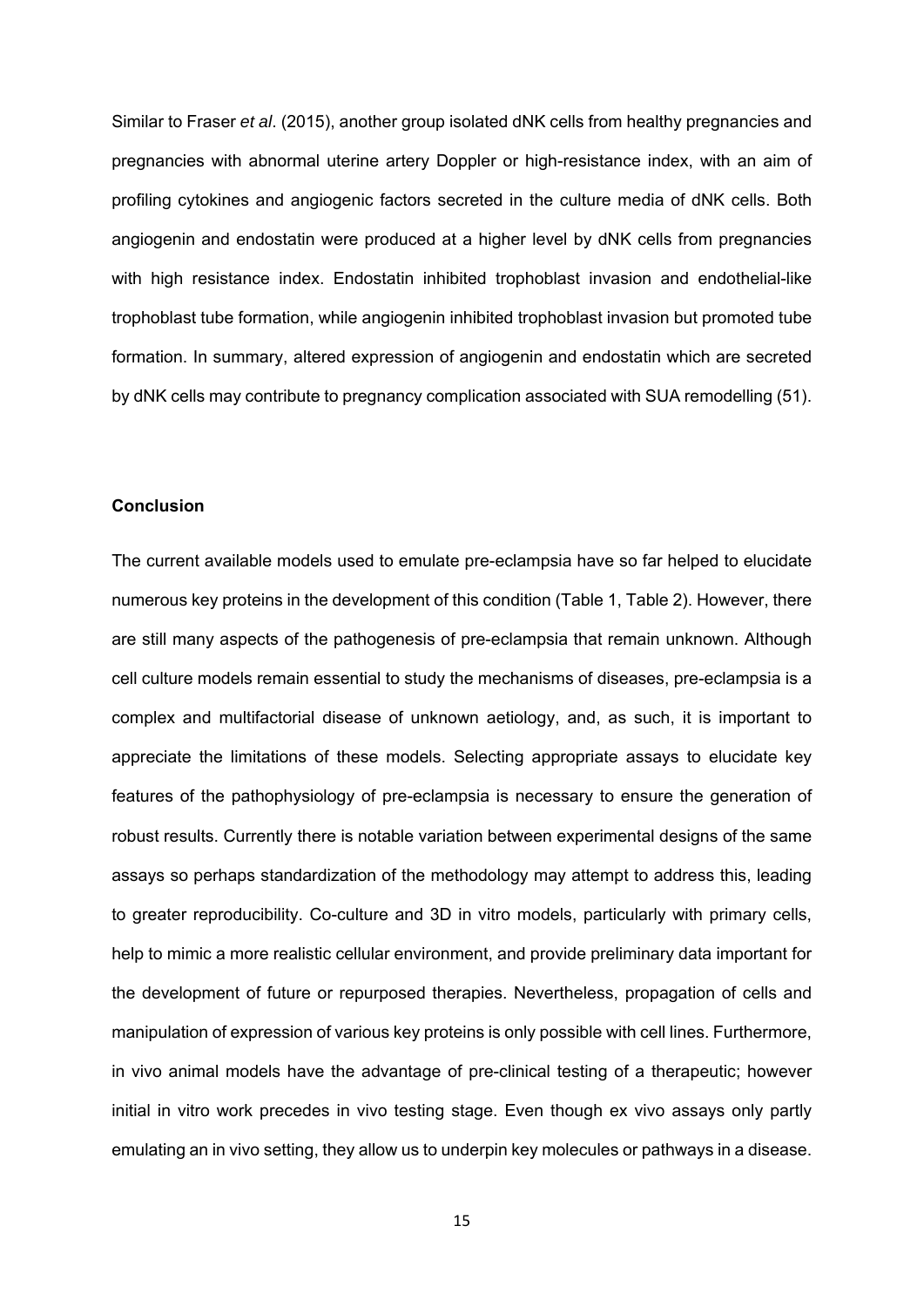In summary, despite a substantial progress which has been made in the field of pre-eclampsia and in relation to understanding the function and key signalling mechanisms of trophoblast cells and SUA remodelling, further studies are required to fully elucidate the mechanisms involved in the pathogenesis of pre-eclampsia. Identification of the key pathways involved in placental dysfunction, which is the root cause of pre-eclampsia, can lead to the development of reliable and early biomarkers of pre-eclampsia and effective preventative treatment strategies

**Figure 1. Schematic diagram of spiral uterine artery remodelling by trophoblasts and in vitro assays used to represent different stages in this process.** Chorionic villi sprouting from the blastocyst consist of two distinct villous trophoblast cell types, syncytiotrophoblasts and cytotrophoblasts. The syncytiotrophoblasts forms the outer layer of the chorionic villi whereas cytotrophoblast layer is considered stem-like. Column trophoblasts are found in the anchoring villi where they form partially complete shell facilitating movement of extravillous trophoblasts through the maternal decidua (migration). Interstitial trophoblasts, upon entry of the decidua, gather and destroy arterial media (invasion); endothelial cells undergo apoptosis, which allows for their replacement by endovascular trophoblasts (co-culture). The most commonly found lymphocytes in the decidua during pregnancy are NK cells (co-culture).

**Table 1. Summary table of the molecular mechanisms implicated in trophoblast or placental functionality.** 

**Table 2. Important cell markers within placental tissue and their relevance in preeclampsia.** *SUA, spiral uterine artery; PMC, Placental Mesenchimal Cells; CVT, chorionic villous trophoblast; EVT, Extravillous Trophoblast; dNK, decidual natural killer* 

# **Bibliography**

- 1. Myatt L, Redman CW, Staff Anne, Hansson S, Wilson M, Laivuori H, et al. Strategy for Standardization of Preeclampsia Research Study Design. Hypertension. 2014;63:1293–301.
- 2. Ghulmiyyah L, Sibai B. Maternal Mortality From Preeclampsia/Eclampsia. Seminars in Perinatology. 2012;38:56–9.
- 3. Hanson U, Persson B. Outcome of pregnancies complicated by type 1 insulindependent diabetes in Sweden: acute pregnancy complications, neonatal mortality and morbidity. Am J Perinatol. 1993;10:330–3.
- 4. Li H, Ohta H, Tahara Y, Nakamura S, Taguchi K, Nakagawa M, et al. Artificial oxygen carriers rescue placental hypoxia and improve fetal development in the rat preeclampsia model. Sci Rep. 2015;5:15271-80.
- 5. Zhu L, Nakabayashi M, Takeda Y. Statistical analysis of perinatal outcomes in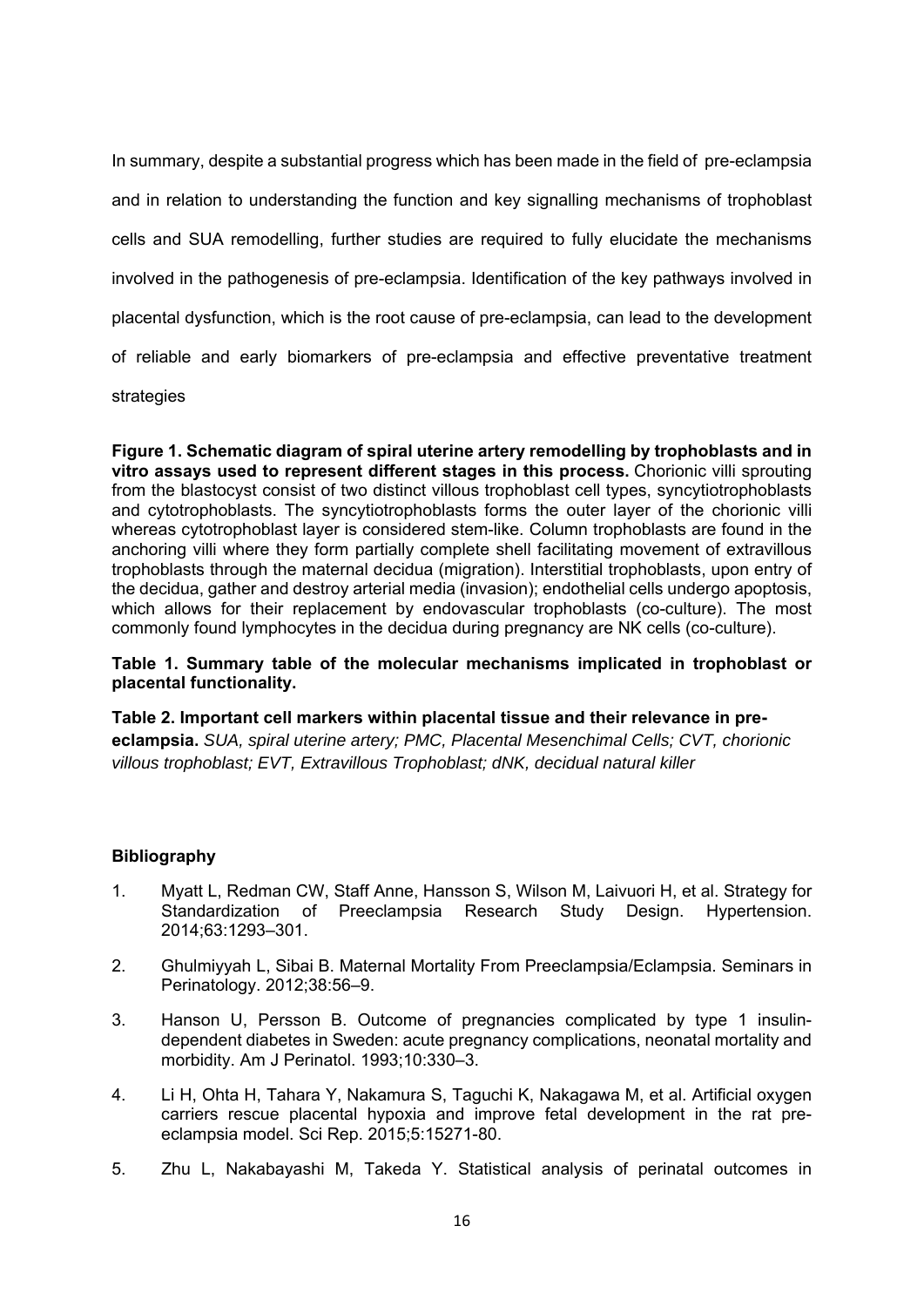pregnancy complicated with diabetes mellitus. J Obstet Gynaecol Res. 1997;23:555– 63.

- 6. Brosens IA, Robertson WB, Dixon H. The role of the spiral arteries in the pathogenesis of preeclampsia. Obstet Gynecol Annu. 1972;1:177–91.
- 7. Maitre JL. Mechanics of blastocyst morphogenesis. Biol cell. 2017; doi: 10.1111/boc.201700029. [Epub ahead of print]
- 8. Genbacev O, Joslin R, Damsky CH, Polliotti BM, Fisher SJ. Hypoxia alters early gestation human cytotrophoblast differentiation/invasion in vitro and models the placental defects that occur in preeclampsia. J Clin Invest. 1996;97:540–50.
- 9. Genbacev O. Regulation of Human Placental Development by Oxygen Tension. Science. 1997;277:1669–72.
- 10. Huppertz B, Gauster M, Orendi K, König J, Moser G. Oxygen as modulator of trophoblast invasion. In: Journal of Anatomy. 2009;215:14–20.
- 11. Wang Y, Zhao S. Vascular Biology of the Placenta. Colloquium Series on Integrated Systems Physiology: From Molecule to Function. 2010;2:1-98.
- 12. Harris LK. Review: Trophoblast-Vascular Cell Interactions in Early Pregnancy: How to Remodel a Vessel. Placenta. 2010;31:Suppl:S93-8
- 13. Aplin JD. Hypoxia and human placental development. J Clin Invest. American Society for Clinical Investigation. 2000;105:559–60
- 14. Makrigiannakis A, Vrekoussis T, Zoumakis E, Kalantaridou SN JU. The Role of HCG in Implantation: A Mini-Review of Molecular and Clinical Evidence. Int J Mol Sci. 2017;18:1305-13.
- 15. Hoshina M, Boothby M, Hussa R, Pattillo R, Camel HM, Boime I. Linkage of human chorionic gonadotrophin and placental lactogen biosynthesis to trophoblast differentiation and tumorigenesis. Placenta. 1985;6:163–72.
- 16. Evans J, Salamonsen LA, Menkhorst E, Dimitriadis E. Dynamic changes in hyperglycosylated human chorionic gonadotrophin throughout the first trimester of pregnancy and its role in early placentation. Hum Reprod. 2015;30:1029–38.
- 17. Meinhardt G, Kaltenberger S, Fiala C, Knöfler M, Pollheimer J. ERBB2 gene amplification increases during the transition of proximal EGFR+ to distal HLA-G+ first trimester cell column trophoblasts. Placenta. 2015;36:803–8.
- 18. James JL, Whitley GS, Cartwright JE. Pre-eclampsia: Fitting together the placental, immune and cardiovascular pieces. Journal of Pathology. 2010;221:363–78.
- 19. Brosens JJ, Pijnenborg R, Brosens IA. The myometrial junctional zone spiral arteries in normal and abnormal pregnancies. American Journal of Obstetrics and Gynecology. 2002;187:1416–23.
- 20. Whitley GSJ, Cartwright JE. Cellular and Molecular Regulation of Spiral Artery Remodelling: Lessons from the Cardiovascular Field. Placenta. 2010;31:465–74.
- 21. Plaisier M. Decidualisation and angiogenesis. Best Practice and Research: Clinical Obstetrics and Gynaecology. 2011;25:259–71.
- 22. Mack NA, Whalley HJ, Castillo-Lluva S, Malliri A. The diverse roles of Rac signaling in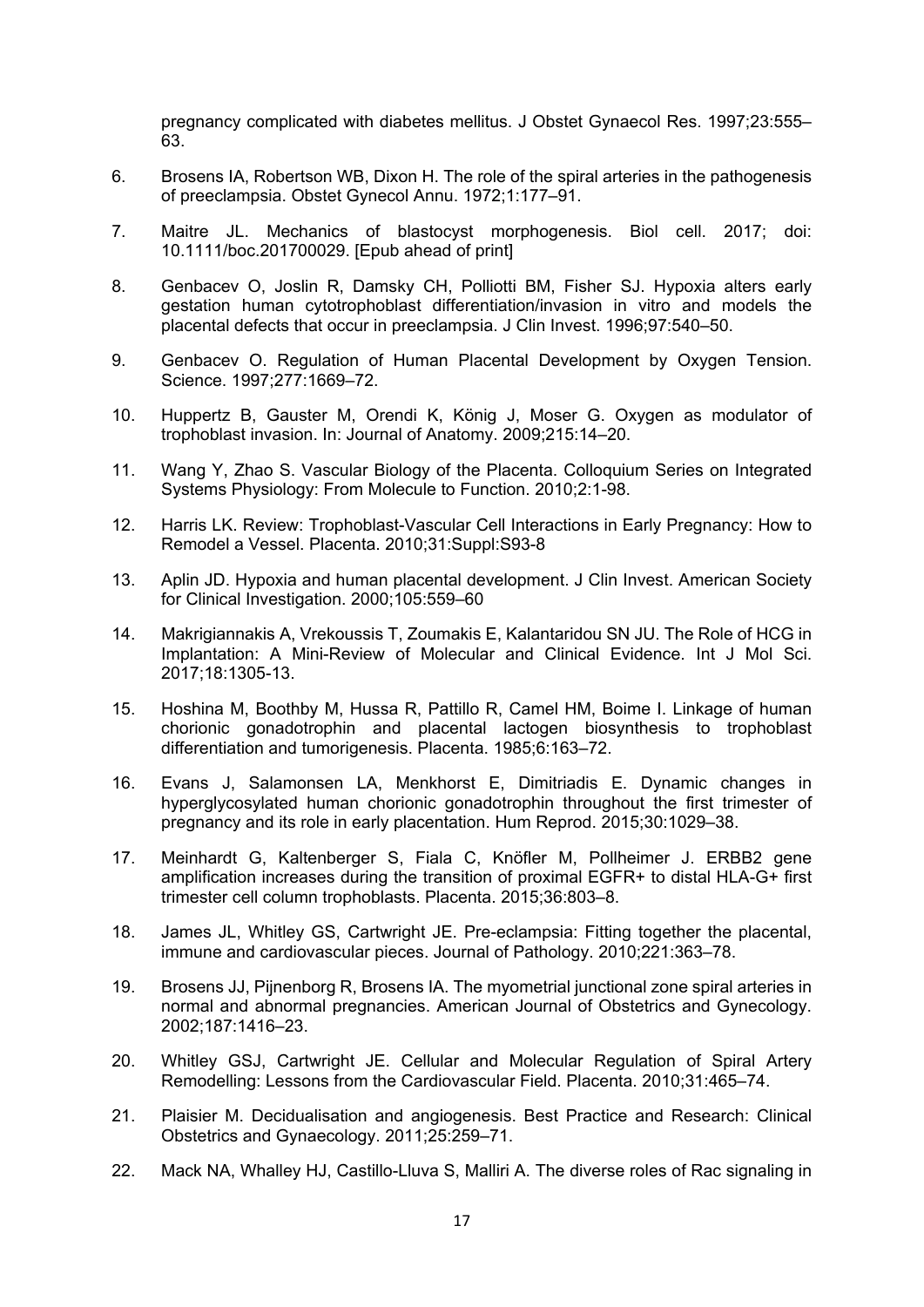tumorigenesis. Cell Cycle. 2011;10:1571–81.

- 23. Graham CH, Hawley TS, Hawley RG, MacDougall JR, Kerbel RS, Khoo N, et al. Establishment and characterization of first trimester human trophoblast cells with extended lifespan. Exp Cell Res. 1993;206:204–11.
- 24. Fan M, Xu Y, Hong F, Gao X, Xin G, Hong H, et al. Rac1/beta-Catenin Signalling Pathway Contributes to Trophoblast Cell Invasion by Targeting Snail and MMP9. Cell Physiol Biochem. 2016;38:1319–32.
- 25. Robinet A, Fahem A, Cauchard J-H, Huet E, Vincent L, Lorimier S, et al. Elastin-derived peptides enhance angiogenesis by promoting endothelial cell migration and tubulogenesis through upregulation of MT1-MMP. J Cell Sci. 2005;118:343–56.
- 26. Desforges M, Harris LK, Aplin JD. Elastin-derived peptides stimulate trophoblast migration and invasion: A positive feedback loop to enhance spiral artery remodelling. Mol Hum Reprod. 2014;21:95–104.
- 27. Tamaru S, Mizuno Y, Tochigi H, Kajihara T, Okazaki Y, Okagaki R, et al. MicroRNA-135b suppresses extravillous trophoblast-derived HTR-8/SVneo cell invasion by directly down regulating CXCL12 under low oxygen conditions. Biochem Biophys Res Commun. 2015;461:421–6.
- 28. Quinn KE, Reynolds LP, Grazul-Bilska AT, Borowicz PP, Ashley RL. Placental development during early pregnancy: Effects of embryo origin on expression of chemokine ligand twelve (CXCL12). Placenta. 2016;43:77-80.
- 29. Lu J, Zhou WH, Ren L, Zhang YZ. CXCR4, CXCR7, and CXCL12 are associated with trophoblastic cells apoptosis and linked to pathophysiology of severe preeclampsia. Exp Mol Pathol. 2016;100:184–91.
- 30. Yang S, Li H, Ge Q, Guo L, Chen F. Deregulated microRNA species in the plasma and placenta of patients with preeclampsia. Mol Med Rep. 2015;12:527–34.
- 31. Pan Q, Niu HY, Cheng LF, Li XQ, Zhang QG, Ning Y. Invasion of trophoblast cell lines is inhibited by miR-93 via MMP-2. Placenta. 2017;53:48–53.
- 32. Bonduelle ML, Dodd R, Liebaers I, Van SA, Williamson R, Akhurst R. Chorionic gonadotrophin-beta mRNA, a trophoblast marker, is expressed in human 8-cell embryos derived from tripronucleate zygotes. Hum Reprod. 1988;3:909–14.
- 33. Chen Y, Miyazaki J, Nishizawa H, Kurahashi H, Leach R, Wang K. MTA3 regulates CGB5 and Snail genes in trophoblast. Biochem Biophys Res Commun. 2013;433:379– 84.
- 34. Horii M, Moretto-Zita M, Nelson KK, Li Y, Parast MM. MTA3 regulates differentiation of human cytotrophoblast stem cells. Placenta. 2015;36:974–80.
- 35. Liu X, Luo Q, Zheng Y, Liu X, Hu Y, Wang F, et al. The role of Delta-like 4 ligand/Notchephrin-B2 cascade in the pathogenesis of preeclampsia by regulating functions of endothelial progenitor cell. Placenta. 2015;36:1002–10. \*
- 36. Klein R. Bidirectional modulation of synaptic functions by Eph/ephrin signaling. Nat Neurosci. 2009;12:15–20.
- 37. Wang Y, Nakayama M, Pitulescu ME, Schmidt TS, Bochenek ML, Sakakibara A, et al. Ephrin-B2 controls VEGF-induced angiogenesis and lymphangiogenesis. Nature. 2010;465:483–6.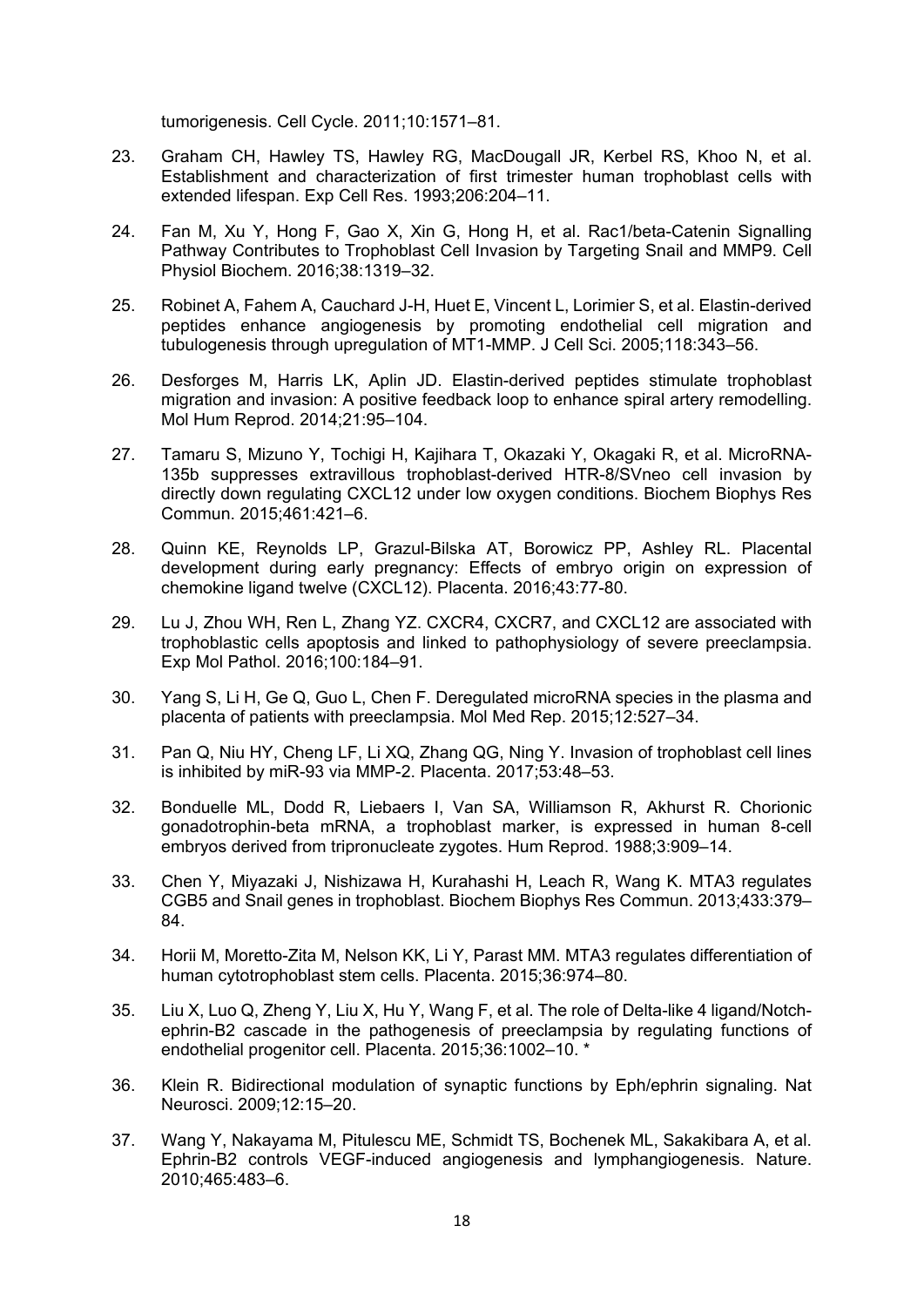- 38. Luo Q, Liu X, Zheng Y, Zhao Y, Zhu J, Zou L. Ephrin-B2 mediates trophoblastdependent maternal spiral artery remodeling in first trimester. Placenta. 2015;36:567– 74.
- 39. You LR, Lin FJ, Lee CT, DeMayo FJ, Tsai MJ, Tsai SY. Suppression of Notch signalling by the COUP-TFII transcription factor regulates vein identity. Nature. 2005;435:98–104.
- 40. Williams CK, Li JL, Murga M, Harris AL, Tosato G. Up-regulation of the Notch ligand Delta-like 4 inhibits VEGF-induced endothelial cell function. Blood. 2006;107:931–9.
- 41. Fragkiadaki P, Soulitzis N, Sifakis S, Koutroulakis D, Gourvas V, Vrachnis N, et al. Downregulation of notch signaling pathway in late preterm and term placentas from pregnancies complicated by preeclampsia. PLoS One. 2015;10:e0126163.
- 42. Zhao WX, Zhuang X, Huang TT, Feng R, Lin JH. Effects of Notch2 and Notch3 on Cell Proliferation and Apoptosis of Trophoblast Cell Lines. Int J Med Sci. 2015;12:867–74.
- 43. Benian A, Uzun H, Aydin S, Albayrak M, Uludağ S, Madazli R. Placental stem cell markers in pre-eclampsia. Int J Gynaecol Obstet. 2008;100:228–33.
- 44. Burger D, Touyz RM. Cellular biomarkers of endothelial health: Microparticles, endothelial progenitor cells, and circulating endothelial cells. Journal of the American Society of Hypertension. 2012;6:85–99.
- 45. Robb AO, Mills NL, Newby DE, Denison FC. Endothelial progenitor cells in pregnancy. Reproduction. 2007;133:1–9.
- 46. Lagan AS, Giordano D, Loddo S, Zoccali G, Vitale SG, Santamaria A, et al. Decreased Endothelial Progenitor Cells (EPCs) and increased Natural Killer (NK) cells in peripheral blood as possible early markers of preeclampsia: a case-control analysis. Arch Gynecol Obstet. 2017;295:867–72.
- 47. Medina RJ, Barber CL, Sabatier F, Dignat-George F, Melero-Martin JM, Khosrotehrani K, et al. Endothelial Progenitors: A Consensus Statement on Nomenclature. Stem Cells Transl Med. 2017;6:1316–20.
- 48. Muñoz-Hernandez R, Miranda ML, Stiefel P, Lin RZ, Praena-Fernández JM, Dominguez-Simeon MJ, et al. Decreased level of cord blood circulating endothelial colony-forming cells in preeclampsia. Hypertension. 2014;64:165–71.\*
- 49. Li C, Rajakumar A, Plymire DA, Verma V, Markovic N, Hubel CA. Maternal endothelial progenitor colony-forming units with macrophage characteristics are reduced in preeclampsia. Am J Hypertens. 2009;22:1014–9.
- 50. Liu X, Luo Q, Zheng Y, Liu X, Hu Y, Wang F, et al. The role of Delta-like 4 ligand/Notchephrin-B2 cascade in the pathogenesis of preeclampsia by regulating functions of endothelial progenitor cell. Placenta. 2015;36:1002–10.
- 51. Wallace AE, Fraser R, Gurung S, Goulwara SS, Whitley GS, Johnstone AP, et al. Increased angiogenic factor secretion by decidual natural killer cells from pregnancies with high uterine artery resistance alters trophoblast function. Hum Reprod. 2014;29:652–60.
- 52. Buck VU, Gellersen B, Leube RE, Classen-Linke I. Interaction of human trophoblast cells with gland-like endometrial spheroids: A model system for trophoblast invasion. Hum Reprod. 2015;30:906–16.
- 53. Virtanen A, Toimela T, Tihtonen K, Sarkanen JR, Huttala O, Heinonen T, et al. Strong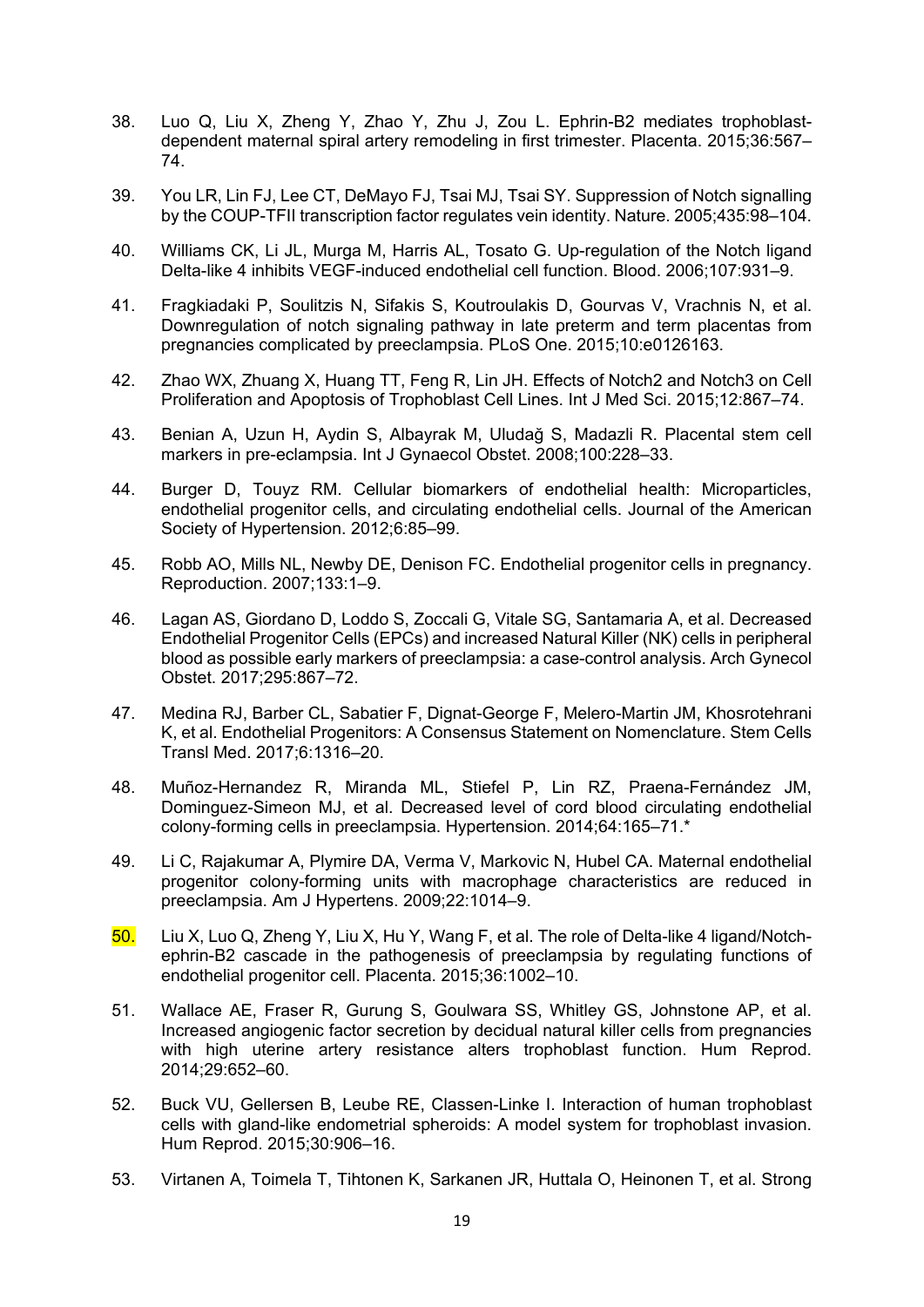inhibitory effect of pre-eclampsia serum on angiogenesis detected in vitro by human cell-based angiogenesis tests. Pregnancy Hypertens. 2016;6:367–73.

- 54. Yogev Y, Langer O, Brustman L, Rosenn B. Pre-eclampsia and gestational diabetes mellitus: does a correlation exist early in pregnancy? J Matern Fetal Neonatal Med. 2004;15:39–43.
- 55. Yogev, Chen, Hod, Coustan, Oats, McIntyre, et al. Hyperglycemia and Adverse Pregnancy Outcome (HAPO) study: preeclampsia. Am J Obstet Gynecol. 2010;202:e1- 7.
- 56. Loegl J, Nussbaumer E, Cvitic S, Huppertz B, Desoye G, Hiden U. GDM alters paracrine regulation of feto-placental angiogenesis via the trophoblast. Lab Investig. 2017;97149:409–18.
- 57. Carey EAK, Albers RE, Doliboa SR, Hughes M, Wyatt CN, Natale DRC, et al. AMPK Knockdown in Placental Trophoblast Cells Results in Altered Morphology and Function. Stem Cells Dev. 2014;23:2921–30.
- 58. Skeffington KL, Higgins JS, Mahmoud AD, Evans AM, Sferruzzi-Perri AN, Fowden AL, et al. Hypoxia, AMPK activation and uterine artery vasoreactivity. J Physiol. 2015;5:1957-69
- 59. Wang X-R, Zhang M-W, Chen D-D, Zhang Y, Chen AF. AMP-activated protein kinase rescues the angiogenic functions of endothelial progenitor cells via manganese superoxide dismutase induction in type 1 diabetes. Am J Physiol Endocrinol Metab. 2011;300:E1135-45.
- 60. Moindjie H, Santos E Dos, Loeuillet L, Gronier H, de Mazancourt P, Barnea ER, et al. Preimplantation factor (PIF) promotes human trophoblast invasion. Biol Reprod. 2014;91:118.
- 61. Barnea ER, Vialard F, Moindjie H, Ornaghi S, Dieudonne MN, Paidas MJ. PreImplantation Factor (PIF\*) endogenously prevents preeclampsia: Promotes trophoblast invasion and reduces oxidative stress. J Reprod Immunol. 2016;114:58– 64.
- 62. Moindjie H, Santos ED, Gouesse RJ, Swierkowski-Blanchard N, Serazin V, Barnea E, et al. Preimplantation factor is an anti-apoptotic effector in human trophoblasts involving p53 signaling pathway. Cell Death Dis. 2016;7:e2504-16.
- 63. Winterhager E, Gellhaus A. The role of the CCN family of proteins in female reproduction. Cellular and Molecular Life Sciences. 2014;71:2299–311.
- 64. Kipkeew F, Kirsch M, Klein D, Wuelling M, Winterhager E, Gellhaus A. CCN1 (CYR61) and CCN3 (NOV) signaling drives human trophoblast cells into senescence and stimulates migration properties. Cell Adhesion and Migration. 2016;10:163–78.
- 65. Page-McCaw A, Ewald AJ, Werb Z. Matrix metalloproteinases and the regulation of tissue remodelling. Nat Rev Mol Cell Biol. 2007;8:221–33.
- 66. Majali-Martinez A, Velicky P, Pollheimer J, Knöfler M, Yung HW, Burton GJ, et al. Endothelin-1 down-regulates matrix metalloproteinase 14 and 15 expression in human first trimester trophoblasts via endothelin receptor type B. Hum Reprod. 2017;32:46– 54.
- 67. Bernardi F, Constantino L, MacHado R, Petronilho F, Dal-Pizzol F. Plasma nitric oxide, endothelin-1, arginase and superoxide dismutase in pre-eclamptic women. J Obstet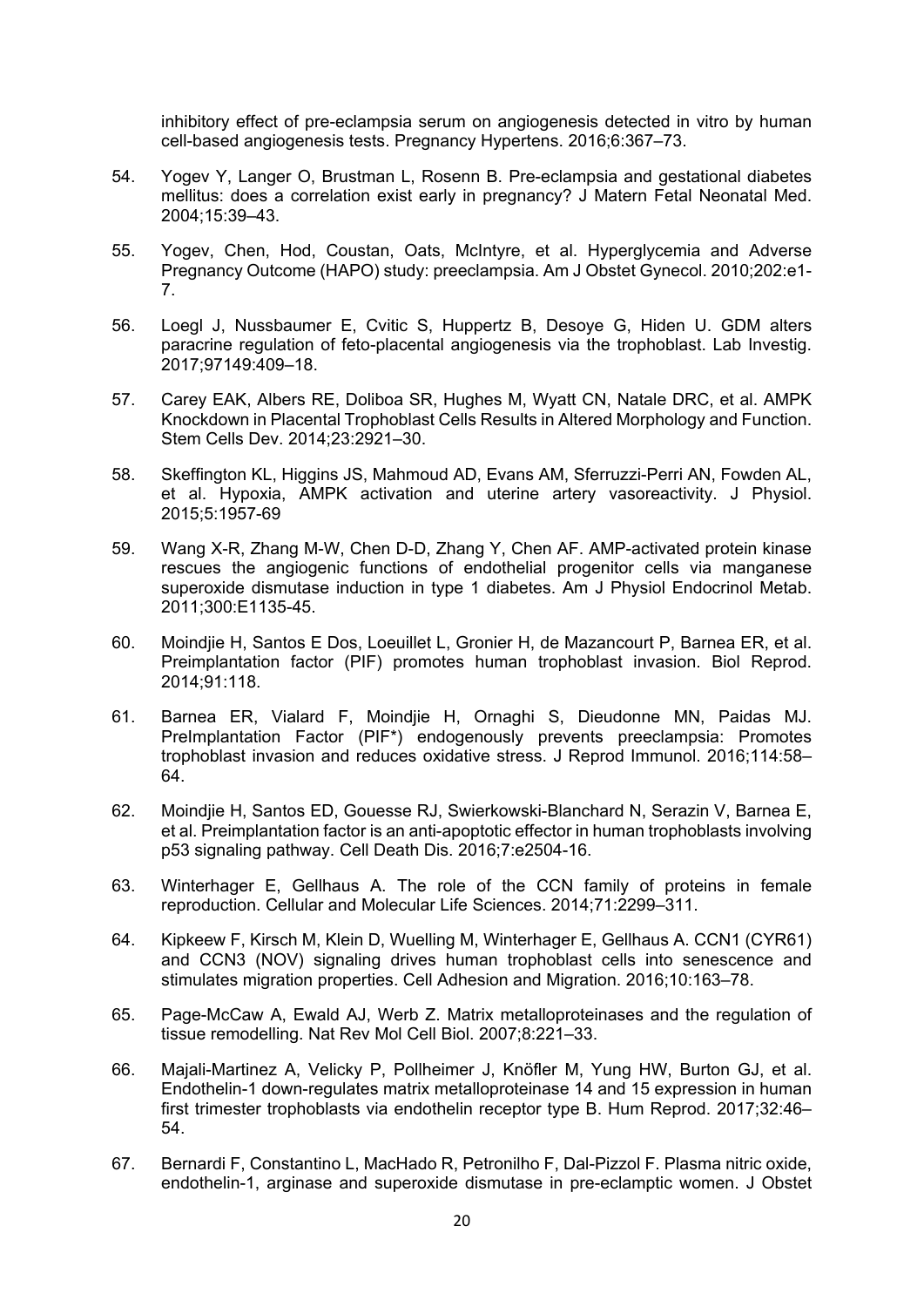Gynaecol Res. 2008;34:957–63.

- 68. Dokras A, Gardner LMG, Kirschmann DA, Seftor EA, Hendrix MJC. The tumour suppressor gene maspin is differentially regulated in cytotrophoblasts during human placental development. Placenta. 2002;23:274–80.
- 69. Liu Q, Qiao FY, Shi XW, Liu HY, Gong X, Wu YY. Promoter hypomethylation and increased maspin expression in preeclamptic placentas in a Chinese population. Placenta. 2014;35:876–82.
- 70. Filipek A, Michowski W, Kuznicki J. Involvement of S100A6 (calcyclin) and its binding partners in intracellular signaling pathways. Adv Enzyme Regul. 2008;48:225–39.
- 71. Güzel C, Ursem NTC, Dekker LJ, Derkx P, Joore J, Van Dijk E, et al. Multiple reaction monitoring assay for pre-eclampsia related calcyclin peptides in formalin fixed paraffin embedded placenta. J Proteome Res. 2011;10:3274–82.
- 72. Schol PBB, Güzel C, Steegers EAP, De Krijger RR, Luider TM. Trophoblast calcyclin is elevated in placental tissue from patients with early pre-eclampsia. Pregnancy Hypertens. 2014;4:7–10.
- 73. Abou-kheir W, Eid A, El-merahbi R, Assaf R, Daoud G. A Unique Expression of Keratin 14 in a Subset of Trophoblast Cells. PLoS One 2015;10:1–11.
- 74. Kusuma GD, Manuelpillai U, Abumaree MH, Pertile MD, Brennecke SP, Kalionis B. Mesenchymal stem cells reside in a vascular niche in the decidua basalis and are absent in remodelled spiral arterioles. Placenta. 2015;36:312–21.
- 75. Ahenkorah J, Hottor B, Byrne S, Bosio P, Ockleford CD. Immunofluorescence confocal laser scanning microscopy and immuno-electron microscopic identification of keratins in human materno-foetal interaction zone. J Cell Mol Med. 2009;13:735–48.
- 76. Li XL, Dong X, Xue Y, Li CF, Gou WL, Chen Q. Increased expression levels of Ecadherin , cytokeratin 18 and 19 observed in preeclampsia were not correlated with disease severity. Placenta. 2014;35:625–31.
- 77. Tache V, Ciric A, Moretto-Zita M, Li Y, Peng J, Maltepe E, et al. Hypoxia and trophoblast differentiation: a key role for PPARγ. Stem Cells Dev. 2013;22:2815–24.
- 78. Taché V, Lacoursiere DY, Saleemuddin A, Parast MM. Placental expression of vascular endothelial growth factor receptor-1/soluble vascular endothelial growth factor receptor-1 correlates with severity of clinical preeclampsia and villous hypermaturity. Hum Pathol. 2011;42:1283–8.
- 79. Zozzaro-Smith PE, Bushway ME, Gerber SA, Hebert D, Pressman EK, Lord EM, et al. Whole mount immunofluorescence analysis of placentas from normotensive versus preeclamptic pregnancies. Placenta. 2015;36:1310–7.
- 80. Bahr BL, Price MD, Merrill D, Mejia C, Call L, Bearss D, et al. Different expression of placental pyruvate kinase in normal, preeclamptic and intrauterine growth restriction pregnancies. Placenta. 2014;35:883–90.
- 81. Pavlov N, Frendo J, Guibourdenche J, Degrelle SA, Evain-brion D, Badet J. Angiogenin Expression during Early Human Placental Development ; Association with Blood Vessel Formation. Biomed Res Int. 2014;2014:1-17.
- 82. Bandeira CL, Borbely AU, Pulcineli R, Francisco V, Schultz R, Zugaib M, et al. Tumorigenic Factor CRIPTO-1 Is Immunolocalized in Extravillous Cytotrophoblast in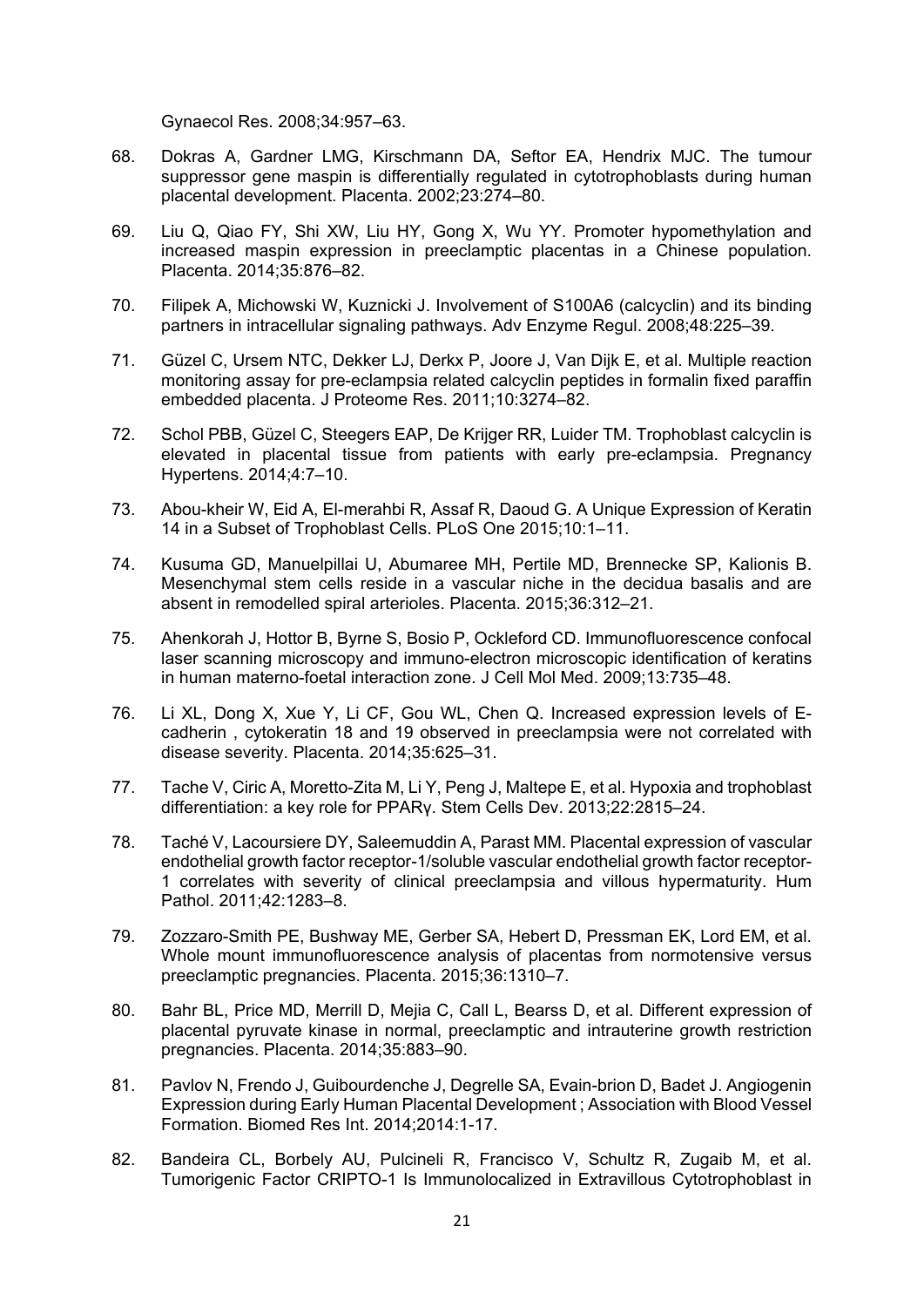Placenta Creta. 2014;2014:18-27.

- 83. Lockwood CJ, Basar M, Kayisli UA, Guzeloglu-Kayisli O, Murk W, Wang J, et al. Interferon-γ protects first-trimester decidual cells against aberrant matrix metalloproteinases 1, 3, and 9 expression in preeclampsia. Am J Pathol. American Society for Investigative Pathology; 2014;184:2549–59.
- 84. Armant DR, Fritz R, Kilburn BA, Kim YM, Nien JK, Maihle NJ, Romero R, Leach RE. Reduced expression of the epidermal growth factor signalling system in preeclampsia. Placenta. 2015;36:270-8
- 85. Hutter S, Martin N, Von Schönfeldt V, Messner J, Kuhn C, Hofmann S, et al. Galectin 2 (gal-2) expression is downregulated on protein and mRNA level in placentas of preeclamptic (PE) patients. Placenta. 2015;36:438–45.
- 86. Rath G, Aggarwal R, Jawanjal P, Tripathi R, Batra A. HIF-1 Alpha and Placental Growth Factor in Pregnancies Complicated With Preeclampsia: A Qualitative and Quantitative Analysis. J Clin Lab Anal. 2014;30:75-83.
- 87. Venkatesha S, Toporsian M, Lam C, Hanai J, Mammoto T, Kim YM, et al. Soluble endoglin contributes to the pathogenesis of preeclampsia. Nat Med. 2006;12:642–50.
- 88. Le Bouteiller P. Human decidual NK cells: Unique and tightly regulated effector functions in healthy and pathogen-infected pregnancies. Front Immunol. 2013;4:404-9.
- 89. Wu X, Jin L-P, Yuan M-M, Zhu Y, Wang M-Y, Li D-J. Human first-trimester trophoblast cells recruit CD56brightCD16- NK cells into decidua by way of expressing and secreting of CXCL12/stromal cell-derived factor 1. J Immunol. 2005;175:61–8.
- 90. Kieckbusch J, Gaynor LM, Moffett A, Colucci F. MHC-dependent inhibition of uterine NK cells impedes fetal growth and decidual vascular remodelling. Nat Commun. 2014;5:3359. \*
- 91. Xiong S, Sharkey AM, Kennedy PR, Gardner L, Farrell LE, Chazara O, et al. Maternal uterine NK cell-activating receptor KIR2DS1 enhances placentation. J Clin Invest. 2013;123:4264–72.
- 92. Zhou J, Xiao XM, Wu YH. Expression of interferon-gamma in decidual natural killer cells from women with hypertensive disorder complicating pregnancy. J Obstet Gynaecol Res. 2014;40:670–6.
- 93. Giuliani E, Parkin KL, Lessey BA, Young SL, Fazleabas AT. Characterization of uterine NK cells in women with infertility or recurrent pregnancy loss and associated endometriosis. Am J Reprod Immunol. 2014;72:262–9.
- 94. Song H, Kim JK, Cosman D, Choi I. Soluble ULBP suppresses natural killer cell activity via down-regulating NKG2D expression. Cell Immunol. 2006;239:22–30.
- 95. Groh V, Wu J, Yee C, Spies T. Tumour-derived soluble MIC ligands impair expression of NKG2D and T-cell activation. Nature. 2002;419:734–8.
- 96. Zhang J, Dunk CE, Lye SJ. Sphingosine signalling regulates decidual NK cell angiogenic phenotype and trophoblast migration. Hum Reprod. 2013;28:3026–37.
- 97. Haumonte JB, Caillat-Zucman S, Bretelle F, Lambert M, Lyonnet L, Levy-Mozziconacci A, et al. Enhanced Prevalence of Plasmatic Soluble MHC Class i Chain-Related Molecule in Vascular Pregnancy Diseases. Biomed Res Int. 2014;2014.